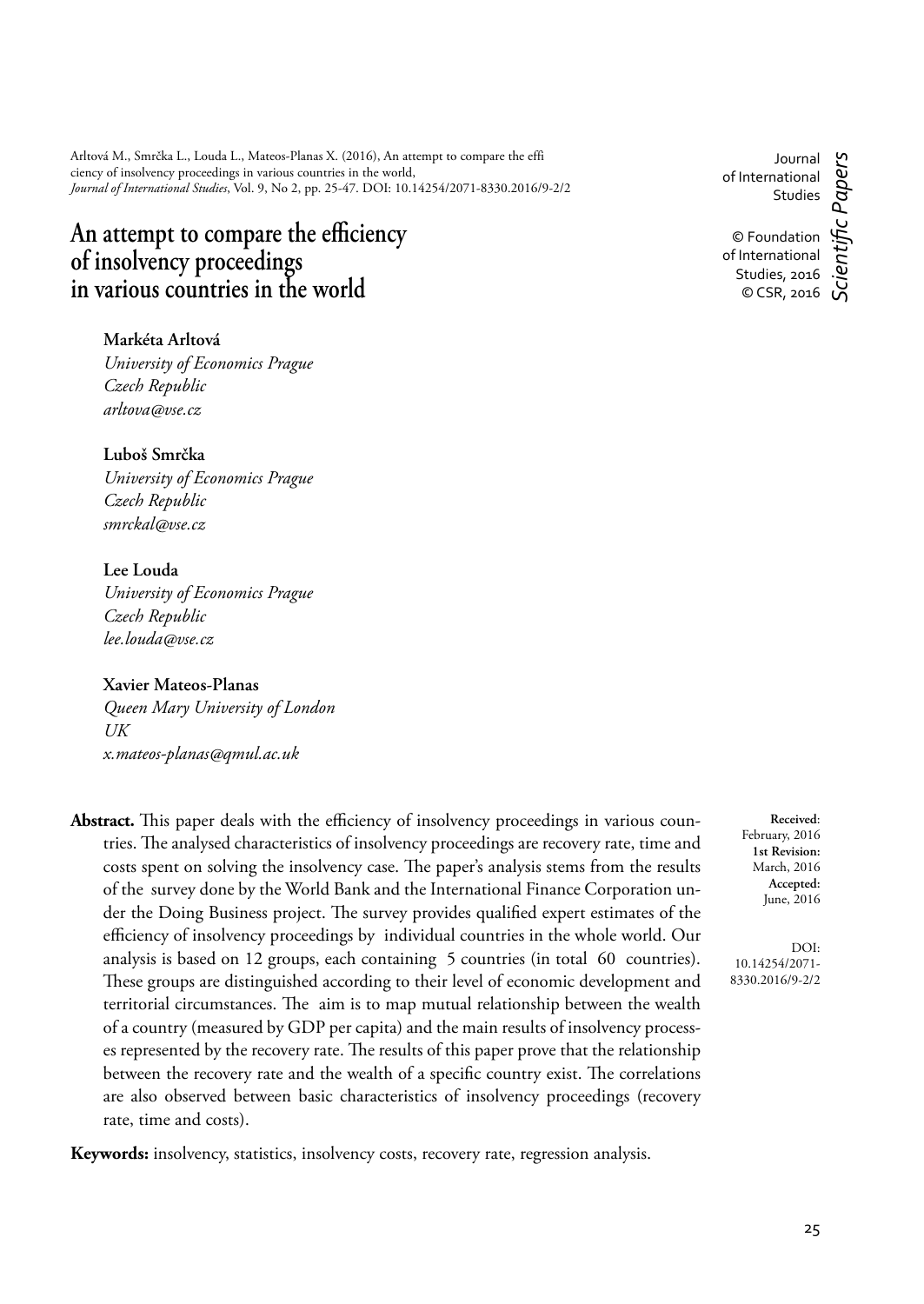#### **INTRODUCTION**

The selection of priorities is among the key issues in transforming economies. It was faced in the 1990's by the countries of the former Soviet bloc<sup>1</sup>, which embarked on the road towards the renewal of private ownership and market economy. As part of their reform attempts, these countries selected different priorities. Nevertheless, their common element was low emphasis on the institutional layer of changes. Most of time and efforts were devoted to searching for macroeconomic stability, privatization, liberalization of prices and, subsequently, handling inflation. There were indeed a large number of laws enacted, yet the enforceability of law and of contracts were, even at the beginning of our century, at a substantially lower level than in the countries deemed developed.<sup>2</sup> There have occurred serious shifts in the transition or even nowadays post-transition economies during recent years, more details on example of Czech Republic are provided by Čámská (2015). Economic, political and legal development is also accompanied by culture or overall quality of institutions. We can mention corruption (Čámská and Klečka, 2012) or that many corporate bankruptcies occur in the situation when companies are completely without any valuable assets (Čámská, 2013).

This could partially be explained by negative institutional legacy of the previous communist regimes. It transpired that low ability to enforce the rule of law has a devastating affect not only on the economy, but also on population's trust in the new order.<sup>3</sup> This state of affairs resulted in an extremely negative development of insolvency laws.

On the example of the economic crisis in Czech Republic in 1997–1999, it transpired that this institutional neglect could be just as fatal for macroeconomic stability as uncontrolled inflation or other risks emphasized by international organizations.

The main objective of this research is the comparison of insolvency proceedings' results in different countries. Corporate bankruptcies are an inseparable part of free market economy. They enable an exit of ailing, not any more efficient entities. On the other hand corporate bankruptcies are connected with losses for creditors as well as debtors. These losses can be extremely huge and therefore they have serious impact on individuals as well as the whole economic system. It is important to analyse aspects which influence the results of insolvency proceedings. This paper is focused globally on the sample of countries and it does not analyse one individual state. The international comparison is carried out by means of descriptive statistics. The main research hypothesis is that there is a significant relationship between recovery rate and overall country's economic development measured by GDP per capita. The used methods are regression and correlation analyses. The linear multiple regression also helps to discover a relationship between basic characteristics of efficiency of insolvency proceedings (recovery rate, time and costs spent).

#### 1.1. The structure and methodology of the study

The paper is divided into several parts. The introduction part presents the used methodology, hypothesis and variable explanation. The second part introduces data sample, its sorting into sub-groups and already results of descriptive statistic for different sub-groups as well as the whole sample containing 60 countries. The third part is a main analytical part based on regression and correlation analyses. Dependencies among recovery rate and country's economic development are analysed, followed by the analysis of dependencies between characteristics of efficiency of insolvency proceedings. The last part is conclusion containing main results, discussion and possible directions of future research.

The methods used in the paper are descriptive statistics and regression analysis accompanied by correlation analysis. At the second part the sub-groups of the used data sample are created and their description and understanding of their main characteristics and differences is a base for further processing.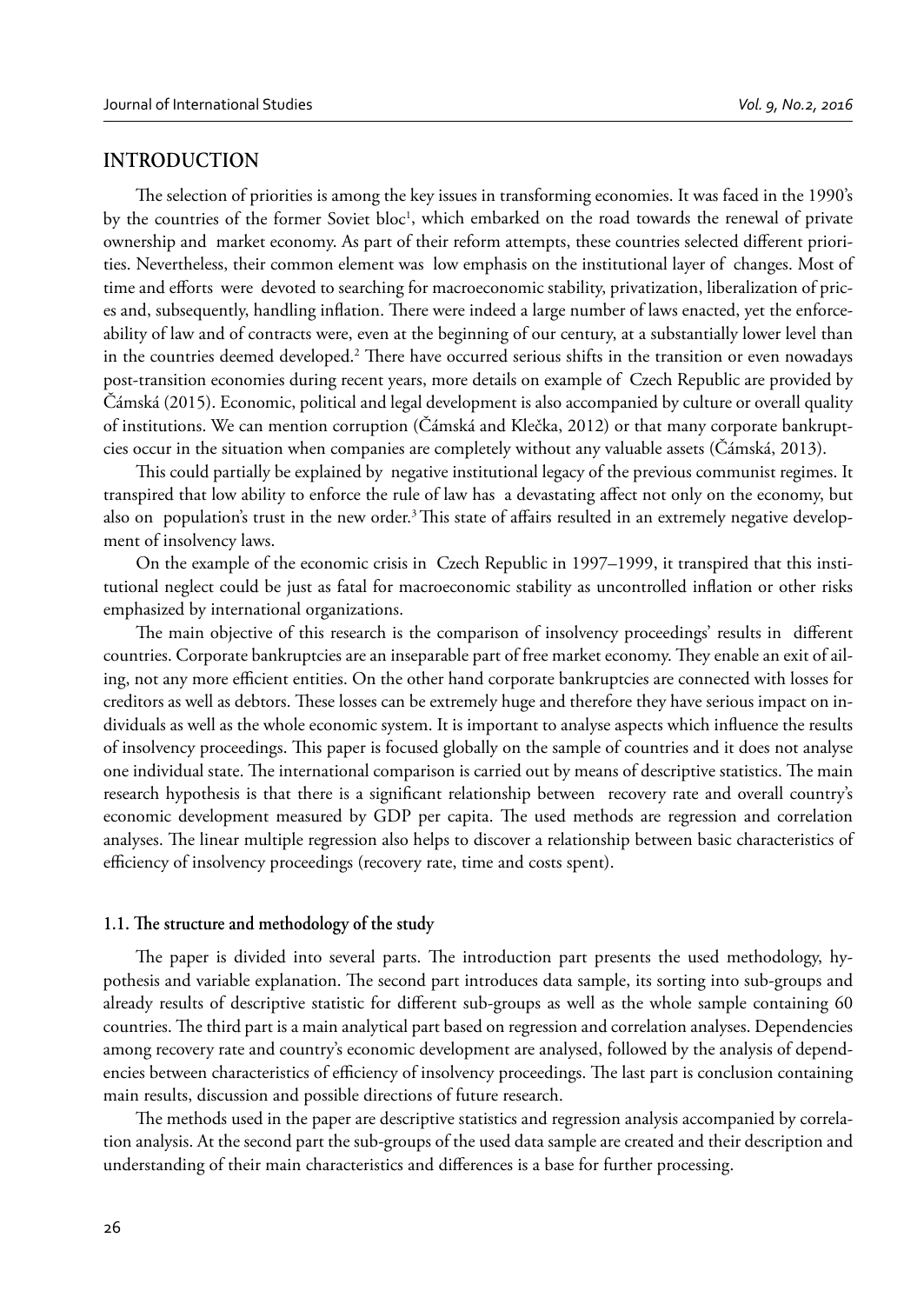## **1.2. Hypotheses and data resources**

In this work we attempt to prove, on the basis of regression analysis of data on insolvency proceedings in many countries, that the quality of these processes is closely related to the economic efficiency (and the standard of living) of a given country. It is usually assumed that a high-quality institutional environment is the result of high economic efficiency. In contrast to this, there is the second concept – from our perspective, closer to reality. According to this, institutions enabling the enforcement of law (and debt) are a condition for an effective economic system ensuring the satisfaction of its population's needs.<sup>4,5</sup>

As regards the insolvency system and its efficiency, we have chosen three parameters for assessment.<sup>6</sup> These are "recovery rate", i.e. the return on investment in percent in case insolvency proceedings take place. Secondly, we take into account "time", i.e. the duration of insolvency proceedings. We consider the proceedings to be closed when yields are paid out to the creditors.7 Finally, "costs" of proceedings are observed – i.e. the price creditors pay for the collection of debt. Costs are stated in percentages of the sum gained thanks to monetization of the debtor's property.

As one can see at first glance, there should be a rule of proportion between recovery rate and costs, i.e. higher costs are accompanied by a lower recovery rate. For the costs of enforcement are borne by the creditor (although they are formally the debtor's burden) in all cases when the yields from insolvency proceedings do not reach the total sum of claims plus the costs incurred by the insolvency proceedings.

If creditors require 1,000 "monetary" units, and monetization of property brings 400 units, of which costs amount to 15 percent (60 units), the creditors gain 340 units (34 percent). If costs represent only ten percent from monetization (40 units) in an otherwise identical situation, the creditors gain 360 units (36 percent). Of course, monitoring costs as a percentage of the entire monetization can lead to some what surprising relationships. Let us imagine that 600 units are gained. If the costs were 60 units, they would represent only 10 percent of the monetization, and the creditors would gain 540 units (54 percent). If the costs were 40 units, they would reach 6.66 percent and the creditors would gain 560 units (56 percent). If, however, the costs were the same also in the event of higher monetization as in the preceding cases, we would arrive at different results as shown by Table 1.

Table 1

| Monetization in units and in %<br>of receivables | Costs (in units) in costs<br>variants $(\% )$ |     | Paid out to creditors<br>(units) at costs $(520\%)$ |     |     | Recovery rate (% of the<br>required 1,000 units) at costs<br>$(5-20\%)$ |     |     |      |      |      |      |
|--------------------------------------------------|-----------------------------------------------|-----|-----------------------------------------------------|-----|-----|-------------------------------------------------------------------------|-----|-----|------|------|------|------|
|                                                  | 5                                             | 10  | $\overline{.5}$                                     | 20  | 5   | 10                                                                      | 15  | 20  | 5    | 10   | 15   | 20   |
| $100(10\%)$                                      | 5                                             | 10  | 15                                                  | 20  | 95  | 90                                                                      | 85  | 80  | 9.5  | 9.0  | 8.5  | 8.0  |
| $200(20\%)$                                      | 10                                            | 20  | 30                                                  | 40  | 190 | 180                                                                     | 170 | 160 | 19.0 | 18.0 | 17.0 | 16.0 |
| 400 (40%)                                        | 20                                            | 40  | 60                                                  | 80  | 380 | 360                                                                     | 340 | 320 | 38.0 | 36.0 | 34.0 | 32.0 |
| $600(60\%)$                                      | 30                                            | 60  | 90                                                  | 120 | 570 | 540                                                                     | 510 | 480 | 57.0 | 54.0 | 51.0 | 48.0 |
| 800 (80%)                                        | 40                                            | 80  | 120                                                 | 160 | 760 | 720                                                                     | 680 | 640 | 76.0 | 72.0 | 68.0 | 64.0 |
| 1,000 (100%)                                     | 50                                            | 100 | 150                                                 | 200 | 950 | 900                                                                     | 850 | 800 | 95.0 | 90.0 | 85.0 | 80.0 |

Variants of the relationship of costs and recovery rate, the required sum (total creditor claims registered in insolvency proceedings) is always 1,000 units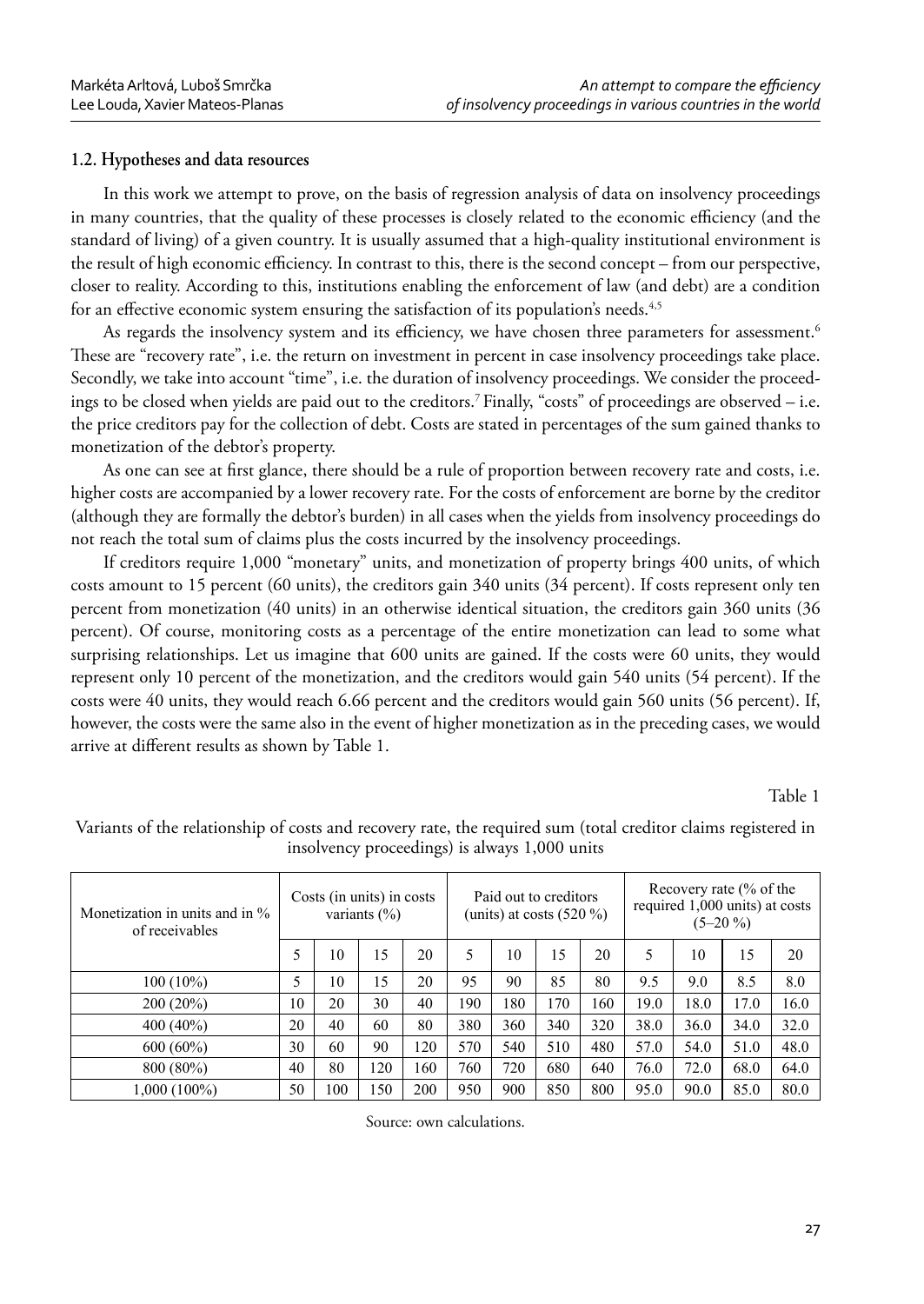There is a quite simple relationship, where funds paid out to creditors are equal to the volume of monetization of the debtor's property minus costs of insolvency proceedings. Therefore, if the monetization is given, the recovery rate grows smaller as the costs increase. This shows an important fact about insolvency proceedings: high costs devalue any otherwise successful insolvency and considerably reduce the yield for the creditor.

The timeframe of the process can be also quite interesting. Let us imagine insolvency proceedings in which 1,000 units are claimed, monetization yields reach 400 units at costs of 40 units, i.e. 360 units are paid. Such proceedings are highly divergent if they take one year or three years. Even at a common market yield rate of three percent and compounded post-deadline interest, the sum collected in three years is significantly lower than during one-year insolvency proceedings. The laws of the time-value of money are uncompromising. $8$ 

We take our data from the Doing Business project, which is a common database for the World Bank and International Finance Corporation. One needs to bear in mind that real results from insolvency proceedings were not collected – it is a survey based on professional votes. Data for individual countries emerge (simply put) in as much as a group of experts in each country assesses the most likely outcome of a case of insolvency proceedings presented to them. The image is rather artificial, for it naturally does not reflect many of the facts which influence the insolvency proceedings in the real world. For instance, there is a debtor property. The assets have not been depleted or misappropriated before the proceedings – which goes contrary to reality in numerous states. However, the same case is surveyed in all countries, which means that the results provide a base for comparing the efficiency of insolvency systems. This is benchmarking, not ascertainment of reality.<sup>9</sup>

To measure the efficiency of an economy, we chose the indicator of gross domestic product per inhabitant (per capita) converted to the dollar.10 We know that this is not a precise interpretation, GDP per capita does not encompass the mechanisms of redistribution of national wealth or the price level in a given country, which need not be in direct correlation to the exchange rate of the domestic currency towards the dollar. Nevertheless, we are not aware of the existence of a more appropriate and more objective gauge.

Moreover, in some specific economies, GDP per inhabitant does not show even the efficiency of the economic system. This state is evident, for instance, in economies with a significant influence of mineral wealth. That is why we ranked into our survey the group of Arab countries.

## 2. THE SAMPLE OF COUNTRIES - ANALYSIS AND DEFINITION

For further survey, we selected sixty countries, which is roughly 30 percent of all states for which data are available.<sup>11</sup> It is therefore a significant and quite voluminous sample. As regards the share in global gross product, the countries included represent between 80 and 85 percent of its total value (according to the used methodology).

The countries are divided into six groups, whilst opposites are contained in each of these groups. These opposites are, with a few exceptions, based on the relationship of wealthy versus poor.

#### **2.1. Individual groups – characteristics**

Group 1A includes the world's wealthiest countries, where the GDP per inhabitant is the highest, namely Norway, Denmark, Sweden, Australia and Singapore. In fact, other countries should also be present here; it is therefore necessary to explain the omission thereof. Luxembourg (GDP per inhabitant 110,697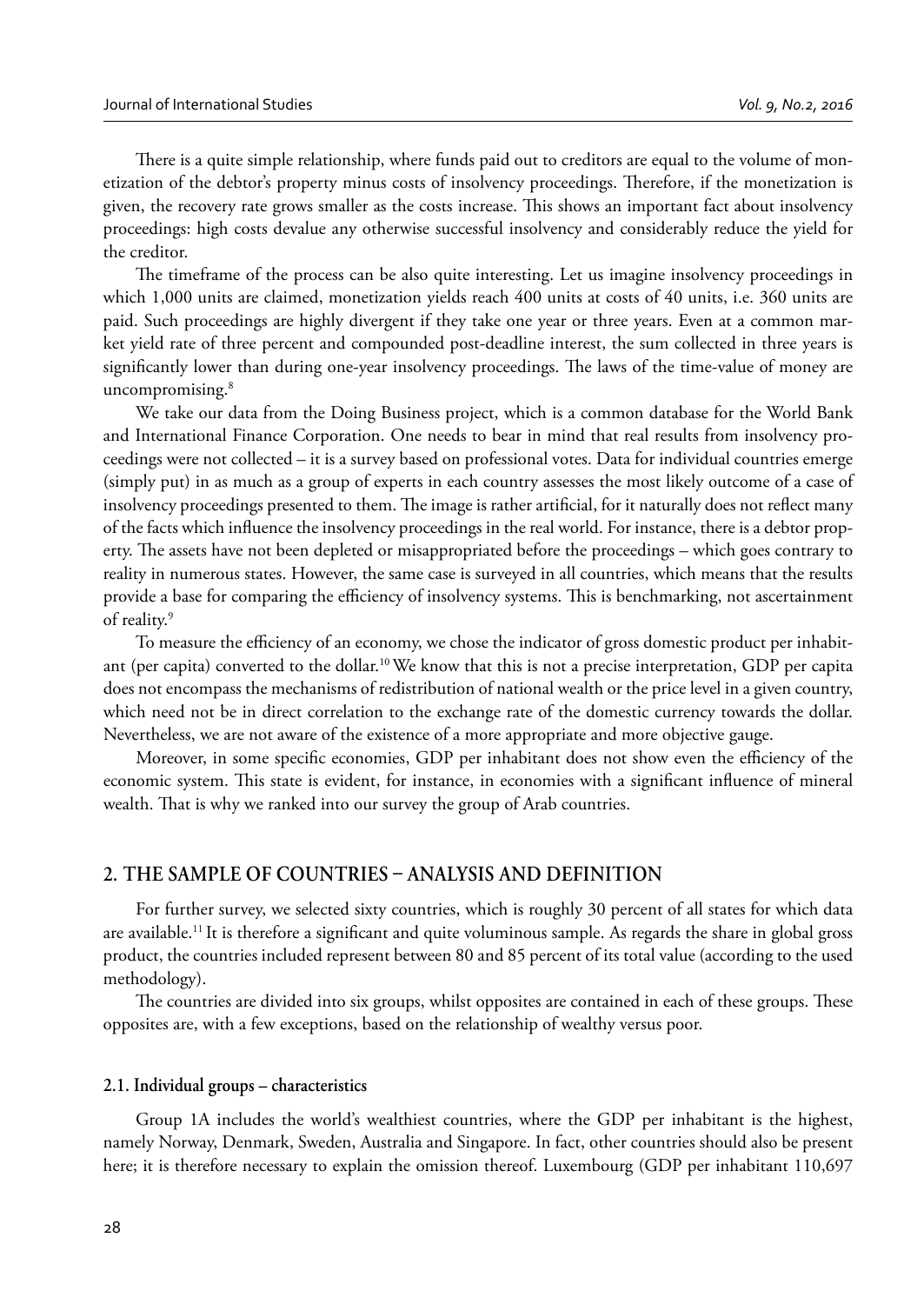dollars) especially is at issue. It is statistically quite problematic especially because of its over-inflated financial system. The balance sum of banks domiciled in Luxembourg exceeds its GDP twenty times, but if we added other financial institutions, one hundred times the country's GDP would be at issue.

Qatar would also belong to group 1A, but we include it among wealthy Arab countries (oil-producing). The world's wealthiest countries group also excludes Macao for which there are no available data on insolvency proceedings. Finally, Switzerland (84,815 dollars) was eliminated for essentially the same reasons as Luxembourg.<sup>12</sup>

A contrast is given by group 1B, which gathers the world's five poorest countries, namely Liberia, Niger, the Central African Republic, Burundi and Malawi. These are five African states which show the economic, not to mention the political situation of this continent.<sup>13</sup>

Group 2A captures the five wealthiest African states, including Seychelles at the helm, followed by Gabon and Mauritius, Botswana and South Africa. As for wealth, the cases of the Seychelles and Mauritius are clear – they are both tourist destinations; Gabon is an oil-producing state with significant mercury deposits and a lucrative timber industry, a state, in contrast to its neighbours, religiously and ethnically peaceful.

Group 2B represents the opposite – the poorest African states (apart from those ranked among the world's poorest countries).<sup>14</sup> It includes Madagascar, the Democratic Republic of the Congo, Gambia, Ethiopia, and Guinea. Most of these countries, too, have undergone or are undergoing serious national or religious conflicts, in some a civil war rages regularly.

Group 3A comprises the wealthiest countries in Europe, excluding Luxembourg and Switzerland. Europe's wealthiest countries are Iceland, Finland, Ireland, Austria, and the Netherlands. The difference in GDP per inhabitant is very small among these states (from 47.5 to 51.7 thousand dollars), and if someone were surprised by the non-participation of Germany, it is a very narrow non-participation, which also concerns Belgium, France, and the United Kingdom.

The next group is  $3B$ , once again the opposition  $-$  i.e. the poorest European states. In defining European borders, we inclined towards the dominant broader concept of Europe, which also includes Caucasian states previously occupied by the Soviet Union. Nevertheless, three of five countries belonging to this group correspond to the narrower concept of Europe. Group 3B comprises of Moldova, Armenia, Georgia, Kosovo and the Ukraine.

Group 4A includes the wealthiest American countries. The United States is at the top, the next is Canada, followed by Puerto Rico, The Bahamas, and Uruguay. The opposite group 4B consists especially of Central American and partly of South American countries. It includes Nicaragua, Honduras, Bolivia, Guyana and El Salvador.15

The fifth groups cover Asia and Oceania (including Australia, which we consider as one state, not as a continent, but which belongs to group 1A). Group 5A comprises Japan, Hong Kong, the Korean Republic, Kazakhstan and Malaysia. It is a group somewhat divergent. For instance, if we asserted minimal differences in GDP per inhabitant in the wealthiest European states, we find the exact opposite here, given that Japan reaches four times the GDP per inhabitant than Malaysia.

The five poorest Asian countries are placed in group 5B, which includes Afghanistan, Nepal, Bangladesh, Cambodia and Tajikistan.

The sixth group has been compiled on different principles. Group 6A includes wealthy (mostly) Arab oil-producing states where one could expect an essentially poorer institutional state as against the GDP per inhabitant reached. They are Qatar, Kuwait, United Arab Emirates, Brunei Darussalam and Saudi Arabia. Group 6B includes the five most populated countries in the world (unless they were included in the preceding groups).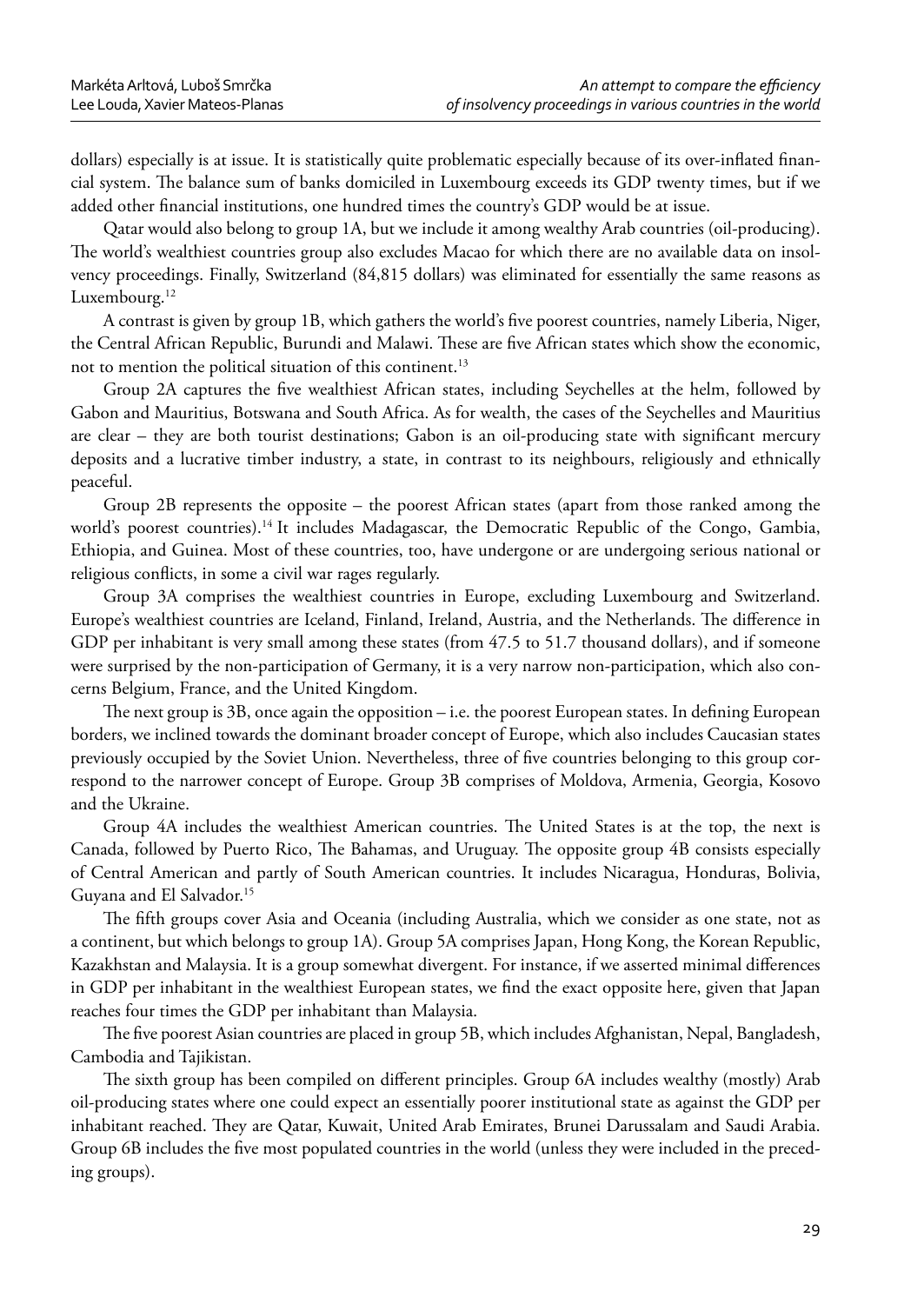#### **2.2. Analysis of the individual groups**

In the next part of the paper we focus on the analysis of all six groups, calculating the same parameters of each group. In the first line of each of the tables, a definition of the "average" country in each group will then emerge, an entirely theoretical state, which represents its group in subsequent comparisons. Similarly, with the aid of average methods, we will define the group of "wealthy" and "poor" countries and the whole surveyed sample.

We will not comment on the tables as we go along, we only now draw attention to certain interesting aspects which are fundamental for further interpretation of the results. Let us observe that the average GDP per inhabitant in most groups is higher than the median (we now speak of groups 1 to 6).<sup>16</sup> This suggests that considerable differences exist between countries. This is the same effect that applies to, for instance, average and median salary. The situation in both European groups is the opposite, however, and the median is higher than the average. Among the wealthiest European countries, this is given by the fact that certain states were not included into the survey (as explained above); others are categorized among the wealthiest countries in the world. If this were not so, the European average would be higher than the median, too. In the group of the poorest European states, the distance of states with a truly poor standard of living behind the other countries is dramatic and pulls the average downwards.<sup>17</sup>

Another interesting datum is range, which refers to the difference between the maximum and minimum figure in the given category. As for GDP per inhabitant, even among the world's five wealthiest countries, the difference between the maximum and minimum value is almost equal the minimum value (i.e. it makes up 82.7 percent of the minimal value) – see Table 2. In the five poorest countries in the world we find as much as a 101-percent difference – i.e. the difference of the highest and lowest value is higher than the minimal value itself (Table 3).<sup>18</sup>

The basic data on the successfulness of insolvency proceedings (recovery rate and costs) are expressed as percentages from certain wholes, so their nominal value can fluctuate in a range from zero (surprisingly, this figure really appears, see note under Table 3) up to one hundred, which is a purely theoretical notion. On the other hand, time has no limitations, formally speaking – although there are of course certain barriers here (this parameter fluctuates from 0.4 to 6 years). We encounter these aspects in other parts of the study.

Table 2

|                     | Time (years) | Costs $(\% )$ | Recovery rate $(\% )$ | GDP inh (USD) |
|---------------------|--------------|---------------|-----------------------|---------------|
| Average             | 1.14         | 5.0           | 85.5                  | 68,744.2      |
| Median              | 1.0          | 4.0           | 87.5                  | 60,430.0      |
| Variance            | 0.238        | 11.5          | 42.3                  | 3.40733E8     |
| Standard deviation  | 0.487852     | 3.39116       | 6.50385               | 18,459.0      |
| Coeff. of variation | 42.7941%     | 67.8233%      | 7.60684%              | 26.8517%      |
| Minimum             | 0.8          | 1.0           | 76.1                  | 55,182.0      |
| Maximum             | 2.0          | 9.0           | 92.3                  | 100,819.0     |
| Range               | 1.2          | 8.0           | 16.2                  | 45,637.0      |
| Lower quartile      | 0.9          | 3.0           | 81.9                  | 59,832.0      |
| Upper quartile      | 1.0          | 8.0           | 89.7                  | 67,458.0      |
| Interquartile range | 0.1          | 5.0           | 7.8                   | 7,626.0       |

Group  $1A$  – The wealthiest countries in the world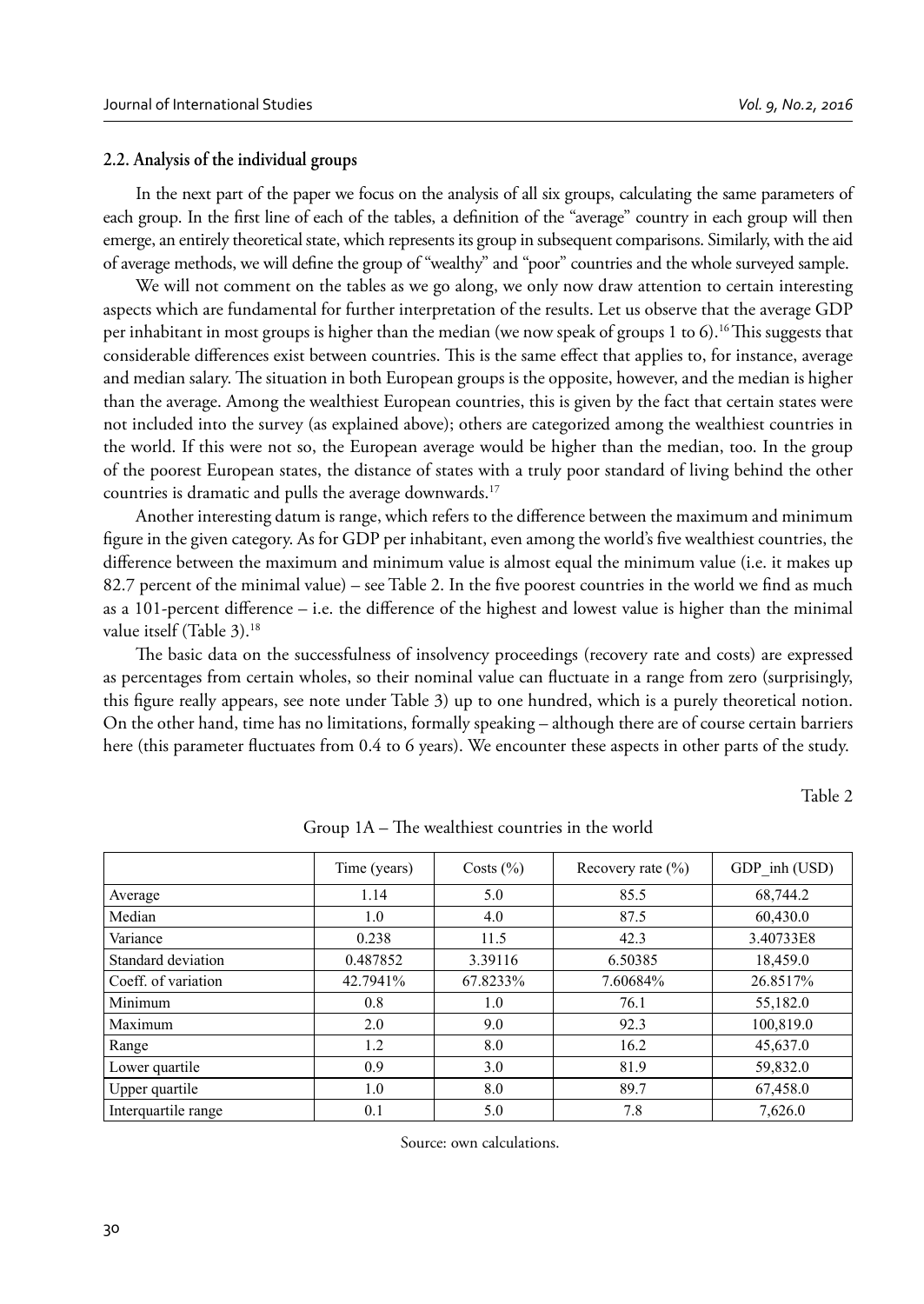|                     | Time (years) | Costs $(\% )$ | Recovery rate $(\% )$ | GDP inh (USD) |
|---------------------|--------------|---------------|-----------------------|---------------|
| Average             | 4.08         | 38.3          | 8.6                   | 339.0         |
| Median              | 4.8          | 30.0          | 8.6                   | 333.0         |
| Variance            | 1.392        | 524.2         | 31.105                | 9,247.5       |
| Standard deviation  | 1.17983      | 22.8954       | 5.57719               | 96.1639       |
| Coeff. of variation | 28.9174%     | 59.7791%      | 64.851%               | 28.3669%      |
| Minimum             | 2.6          | 18.0          | 0.0                   | 226.0         |
| Maximum             | 5.0          | 76.0          | 14.7                  | 454.0         |
| Range               | 2.4          | 58.0          | 14.7                  | 228.0         |
| Lower quartile      | 3.0          | 25.0          | 7.6                   | 267.0         |
| Upper quartile      | 5.0          | 42.5          | 12.1                  | 415.0         |
| Interquartile range | 2.0          | 17.5          | 4.5                   | 148.0         |

#### Group  $1B$  – The poorest countries in the world

Source: own calculations.

Note: A zero recovery rate is given for the Central African Republic. Since the Doing Business case describes an affluent debtor who has a clear ability to generate positive cash-flow, the professional estimate of zero recovery rate is rather shocking.

Table 4

|                     | Time (years) | Costs $(\% )$ | Recovery rate $(\% )$ | GDP inh (USD) |
|---------------------|--------------|---------------|-----------------------|---------------|
| Average             | 2.48         | 15.2          | 43.98                 | 10,178.6      |
| Median              | 2.0          | 14.5          | 38.9                  | 9,203.0       |
| Variance            | 2.007        | 8.575         | 455.397               | 1.49644E7     |
| Standard deviation  | 1.41669      | 2.92831       | 21.34                 | 3868.38       |
| Coeff. of variation | 57.1244%     | 19.2652%      | 48.5221%              | 38.005%       |
| Minimum             | 1.7          | 11.0          | 15.2                  | 6,618.0       |
| Maximum             | 5.0          | 18.0          | 67.4                  | 16,186.0      |
| Range               | 3.3          | 7.0           | 52.2                  | 9,568.0       |
| Lower quartile      | 1.7          | 14.5          | 35.7                  | 7,315.0       |
| Upper quartile      | 2.0          | 18.0          | 62.7                  | 11,571.0      |
| Interquartile range | 0.3          | 3.5           | 27.0                  | 4,256.0       |

Group 2A - The wealthiest countries in Africa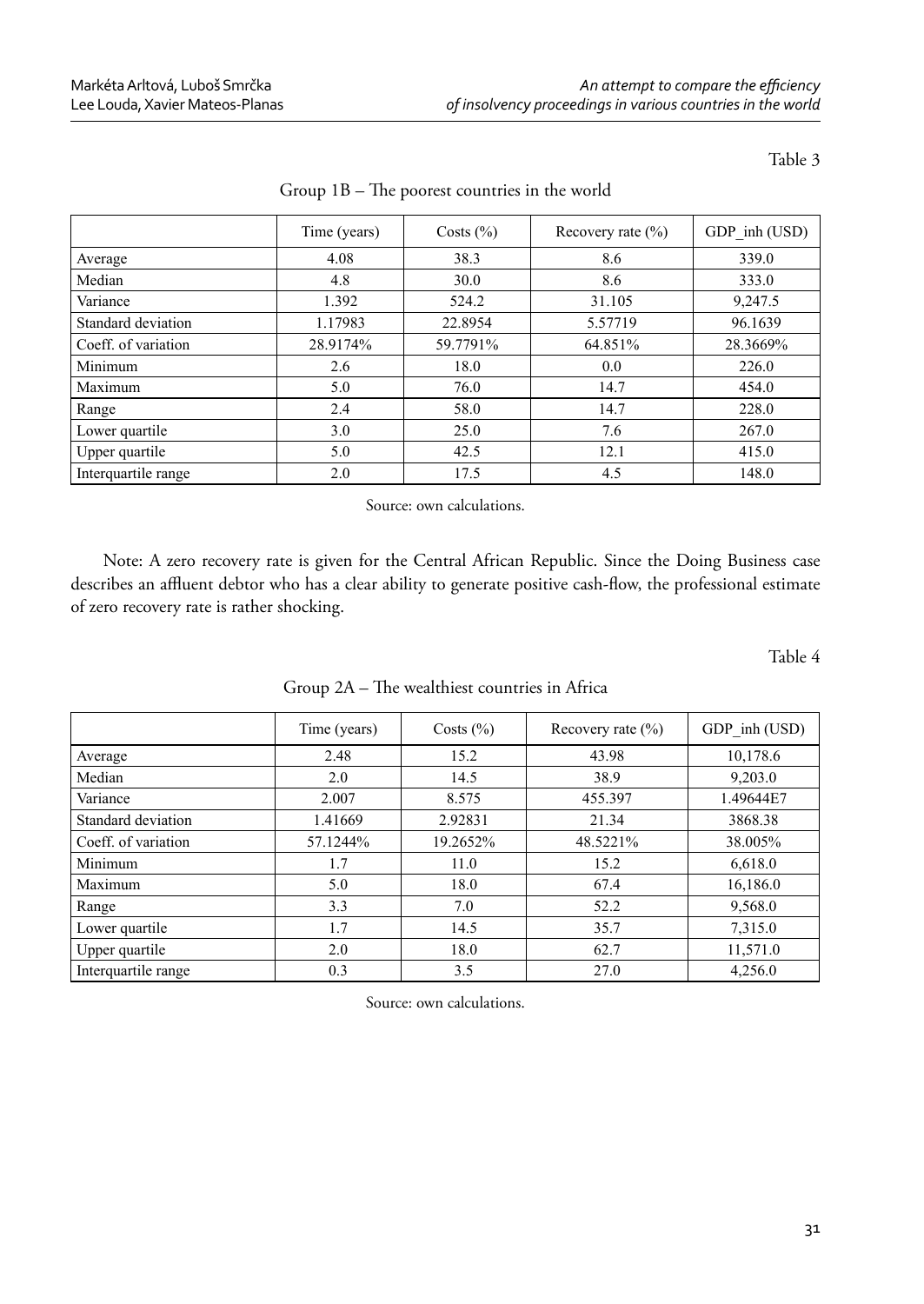|                     | Time (years) | Costs $(\% )$ | Recovery rate $(\% )$ | GDP inh (USD) |
|---------------------|--------------|---------------|-----------------------|---------------|
| Average             | 2.58         | 18.4          | 22.66                 | 492.8         |
| Median              | 2.0          | 14.5          | 17.9                  | 489.0         |
| Variance            | 0.822        | 79.175        | 109.853               | 510.2         |
| Standard deviation  | 0.906642     | 8.89803       | 10.4811               | 22.5876       |
| Coeff. of variation | 35.1412%     | 48.3589%      | 46.2537%              | 4.58352%      |
| Minimum             | 1.8          | 8.0           | 11.7                  | 463.0         |
| Maximum             | 3.8          | 30.0          | 38.3                  | 523.0         |
| Range               | 2.0          | 22.0          | 26.6                  | 60.0          |
| Lower quartile      | 2.0          | 14.5          | 17.6                  | 484.0         |
| Upper quartile      | 3.3          | 25.0          | 27.8                  | 505.0         |
| Interquartile range | 1.3          | 10.5          | 10.2                  | 21.0          |

# Characteristics of group  $2B$  – The poorest countries in Africa

Source: own calculations.

Table 6

Group 3A – The wealthiest countries in Europe

|                     | Time (years) | Costs $(\% )$ | Recovery rate $(\% )$ | GDP inh (USD) |
|---------------------|--------------|---------------|-----------------------|---------------|
| Average             | 0.9          | 5.9           | 86.8                  | 49,690.2      |
| Median              | 1.0          | 3.5           | 87.7                  | 50,503.0      |
| Variance            | 0.085        | 10.925        | 9.815                 | 1.96883E6     |
| Standard deviation  | 0.291548     | 3.3053        | 3.13289               | 1,403.15      |
| Coeff. of variation | 32.3942%     | 56.022%       | 3.60932%              | 2.8238%       |
| Minimum             | 0.4          | 3.5           | 82.6                  | 47,461.0      |
| Maximum             | 1.1          | 10.0          | 90.2                  | 50,793.0      |
| Range               | 0.7          | 6.5           | 7.6                   | 3,332.0       |
| Lower quartile      | 0.9          | 3.5           | 84.6                  | 49,147.0      |
| Upper quartile      | 1.1          | 9.0           | 88.9                  | 50,547.0      |
| Interquartile range | 0.2          | 5.5           | 4.3                   | 1,400.0       |

Source: own calculations.

Table 7

| Group 3B - The poorest countries in Europe |  |  |  |  |  |
|--------------------------------------------|--|--|--|--|--|
|--------------------------------------------|--|--|--|--|--|

|                     | Time (years) | Costs $(\% )$ | Recovery rate $(\% )$ | GDP inh (USD) |
|---------------------|--------------|---------------|-----------------------|---------------|
|                     |              |               |                       |               |
| Average             | 2.32         | 18.6          | 30.08                 | 3,425.2       |
| Median              | 2.0          | 15.0          | 36.5                  | 3,605.0       |
| Variance            | 0.237        | 176.3         | 157.017               | 468,831.0     |
| Standard deviation  | 0.486826     | 13.2778       | 12.5306               | 684.712       |
| Coeff. of variation | 20.9839%     | 71.386%       | 41.6577%              | 19.9904%      |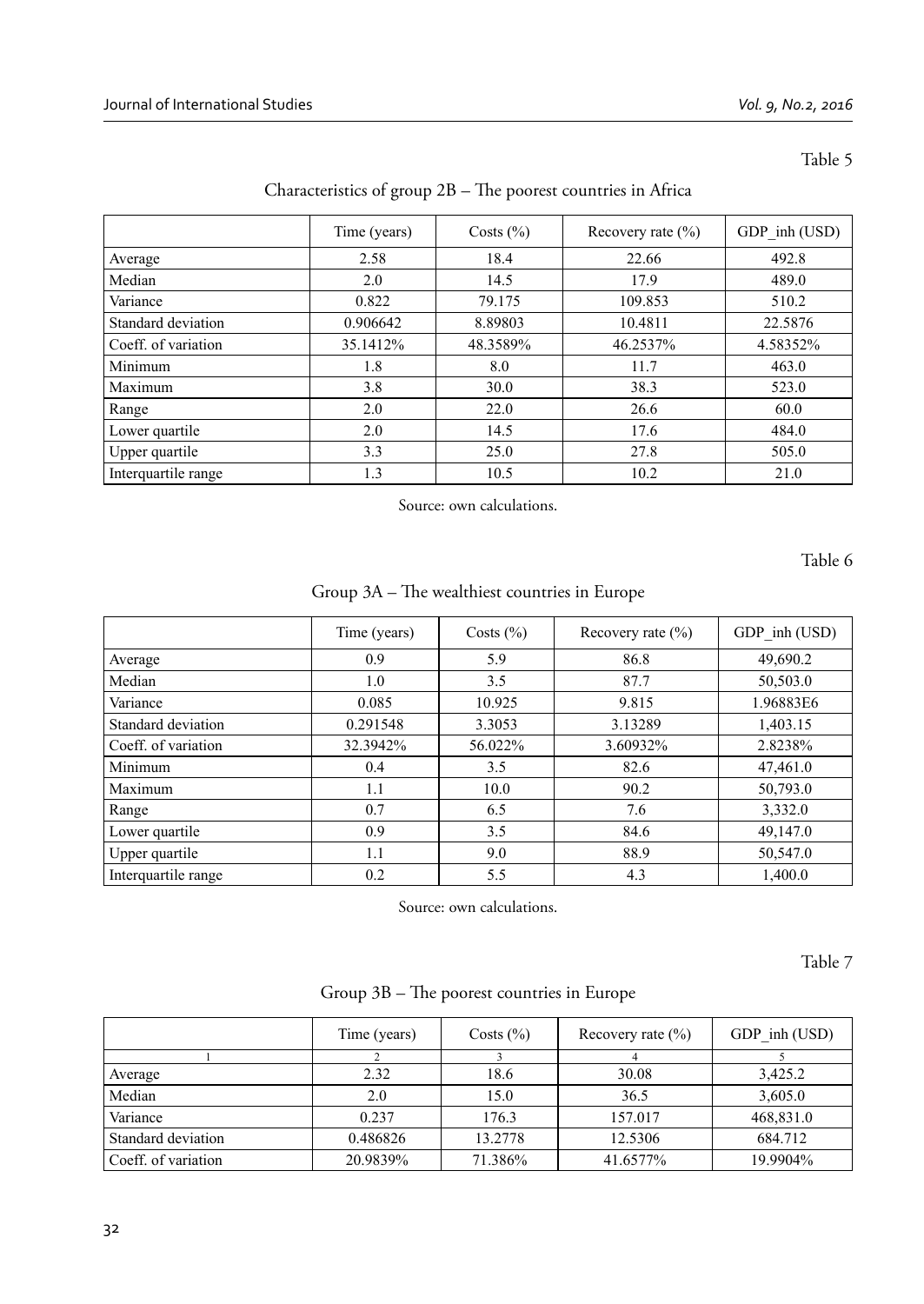## Markéta Arltová, Luboš Smrčka Lee Louda, Xavier Mateos-Planas

| Minimum             | ⊟9  | 10.0 | 8.6  | 2,239.0 |
|---------------------|-----|------|------|---------|
| Maximum             | 29  | 42.0 | 38.7 | 3,900.0 |
| Range               | 0.1 | 32.0 | 30.1 | 1,661.0 |
| Lower quartile      | 2.0 | 11.0 | 29.4 | 3,505.0 |
| Upper quartile      | 2.8 | 15.0 | 37.2 | 3,877.0 |
| Interquartile range | 0.8 | 4.0  | 7.8  | 372.0   |

Source: own calculations.

Table 8

Group 4A - The wealthiest countries in America

|                     | Time (years) | Costs $(\% )$ | Recovery rate $(\% )$ | GDP inh (USD) |
|---------------------|--------------|---------------|-----------------------|---------------|
| Average             | 1.92         | 8.44          | 69.76                 | 34,438.4      |
| Median              | 1.8          | 8.0           | 73.4                  | 28.529.0      |
| Variance            | 0.737        | 4.268         | 281.653               | 2.90539E8     |
| Standard deviation  | 0.858487     | 2.06591       | 16.7825               | 17,045.2      |
| Coeff. of variation | 44.7129%     | 24.4777%      | 24.0575%              | 49.4947%      |
| Minimum             | 0.8          | 7.0           | 44.2                  | 16,351.0      |
| Maximum             | 3.0          | 12.0          | 87.3                  | 53,042.0      |
| Range               | 2.2          | 5.0           | 43.1                  | 36,691.0      |
| Lower quartile      | 1.5          | 7.0           | 63.5                  | 22,312.0      |
| Upper quartile      | 2.5          | 8.2           | 80.4                  | 51,958.0      |
| Interquartile range | 1.0          | 1.2           | 16.9                  | 29,646.0      |

Source: own calculations.

Table 9

| Group 4B – the poorest countries in America |  |  |
|---------------------------------------------|--|--|
|                                             |  |  |

|                     | Time (years) | Costs $(\% )$ | Recovery rate $(\% )$ | GDP inh (USD) |
|---------------------|--------------|---------------|-----------------------|---------------|
| Average             | 2.86         | 16.8          | 28.34                 | 2.915.0       |
| Median              | 3.0          | 14.5          | 33.0                  | 2,868.0       |
| Variance            | 0.718        | 43.95         | 89.633                | 75,8145.      |
| Standard deviation  | 0.847349     | 6.62948       | 9.46747               | 870.715       |
| Coeff. of variation | 29.6276%     | 39.4612%      | 33.4067%              | 29.8702%      |
| Minimum             | 1.8          | 12.0          | 18.1                  | 1,851.0       |
| Maximum             | 3.8          | 28.5          | 38.9                  | 3,826.0       |
| Range               | 2.0          | 16.5          | 20.8                  | 1,975.0       |
| Lower quartile      | 2.2          | 14.5          | 18.5                  | 2,291.0       |
| Upper quartile      | 3.5          | 14.5          | 33.2                  | 3,739.0       |
| Interguartile range | 1.3          | 0.0           | 14.7                  | 1,448.0       |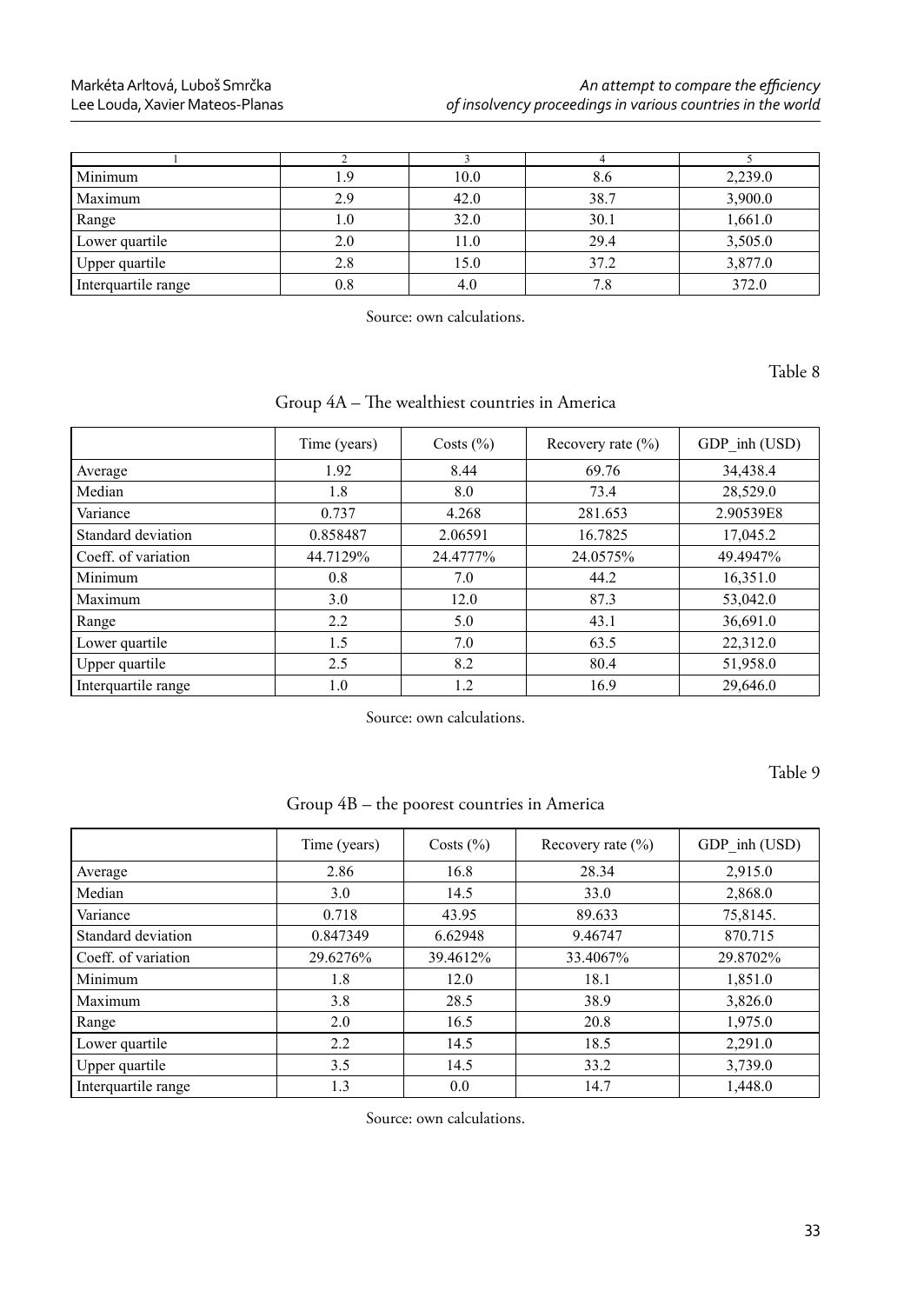|                     | Time (years) | Costs $(\% )$ | Recovery rate $(\% )$ | GDP inh (USD) |
|---------------------|--------------|---------------|-----------------------|---------------|
| Average             | 1.08         | 7.4           | 77.56                 | 25,376.6      |
| Median              | 1.0          | 5.0           | 83.1                  | 25,977.0      |
| Variance            | 0.167        | 25.175        | 386.668               | 1.74313E8     |
| Standard deviation  | 0.408656     | 5.01747       | 19.6639               | 13,202.8      |
| Coeff. of variation | 37.8385%     | 67.8036%      | 25.3531%              | 52.0273%      |
| Minimum             | 0.6          | 3.5           | 43.3                  | 10,538.0      |
| Maximum             | 1.5          | 15.0          | 92.9                  | 38,634.0      |
| Range               | 0.9          | 11.5          | 49.6                  | 28,096.0      |
| Lower quartile      | 0.8          | 3.5           | 81.3                  | 13,610.0      |
| Upper quartile      | 1.5          | 10.0          | 87.2                  | 38,124.0      |
| Interquartile range | 0.7          | 6.5           | 5.9                   | 24,514.0      |

Group 5A – the wealthiest countries in Asia

Source: own calculations.

Table 11

Group 5B – the poorest countries in Asia

|                     | Time (years) | Costs $(\% )$ | Recovery rate $(\% )$ | GDP inh (USD) |
|---------------------|--------------|---------------|-----------------------|---------------|
| Average             | 3.14         | 15.8          | 28.2                  | 872.2         |
| Median              | 2.0          | 9.0           | 26.4                  | 958.0         |
| Variance            | 3.398        | 96.7          | 181.235               | 31,844.7      |
| Standard deviation  | 1.84337      | 9.83362       | 13.4624               | 178.451       |
| Coeff. of variation | 58.7059%     | 62.2381%      | 47.7388%              | 20.4599%      |
| Minimum             | 1.7          | 8.0           | 8.2                   | 665.0         |
| Maximum             | 6.0          | 28.0          | 43.7                  | 1,037.0       |
| Range               | 4.3          | 20.0          | 35.5                  | 372.0         |
| Lower quartile      | 2.0          | 9.0           | 25.8                  | 694.0         |
| Upper quartile      | 4.0          | 25.0          | 36.9                  | 1,007.0       |
| Interquartile range | 2.0          | 16.0          | 11.1                  | 313.0         |

Source: own calculations.

Table 12

|  | Group 6A – The wealthiest oil-producing countries |  |  |  |
|--|---------------------------------------------------|--|--|--|
|  |                                                   |  |  |  |

|                     | Time (years) | Costs $(\% )$ | Recovery rate $(\% )$ | GDP inh (USD) |
|---------------------|--------------|---------------|-----------------------|---------------|
|                     |              |               |                       |               |
| Average             | 3.1          | 15.5          | 38.52                 | 50,697.0      |
| Median              | 2.8          | 20.0          | 32.1                  | 43,049.0      |
| Variance            | 0.44         | 69.75         | 154.237               | 6.67565E8     |
| Standard deviation  | 0.663325     | 8.35165       | 12.4192               | 25,837.3      |
| Coeff. of variation | 21.3976%     | 53.8816%      | 32.241%               | 50.9641%      |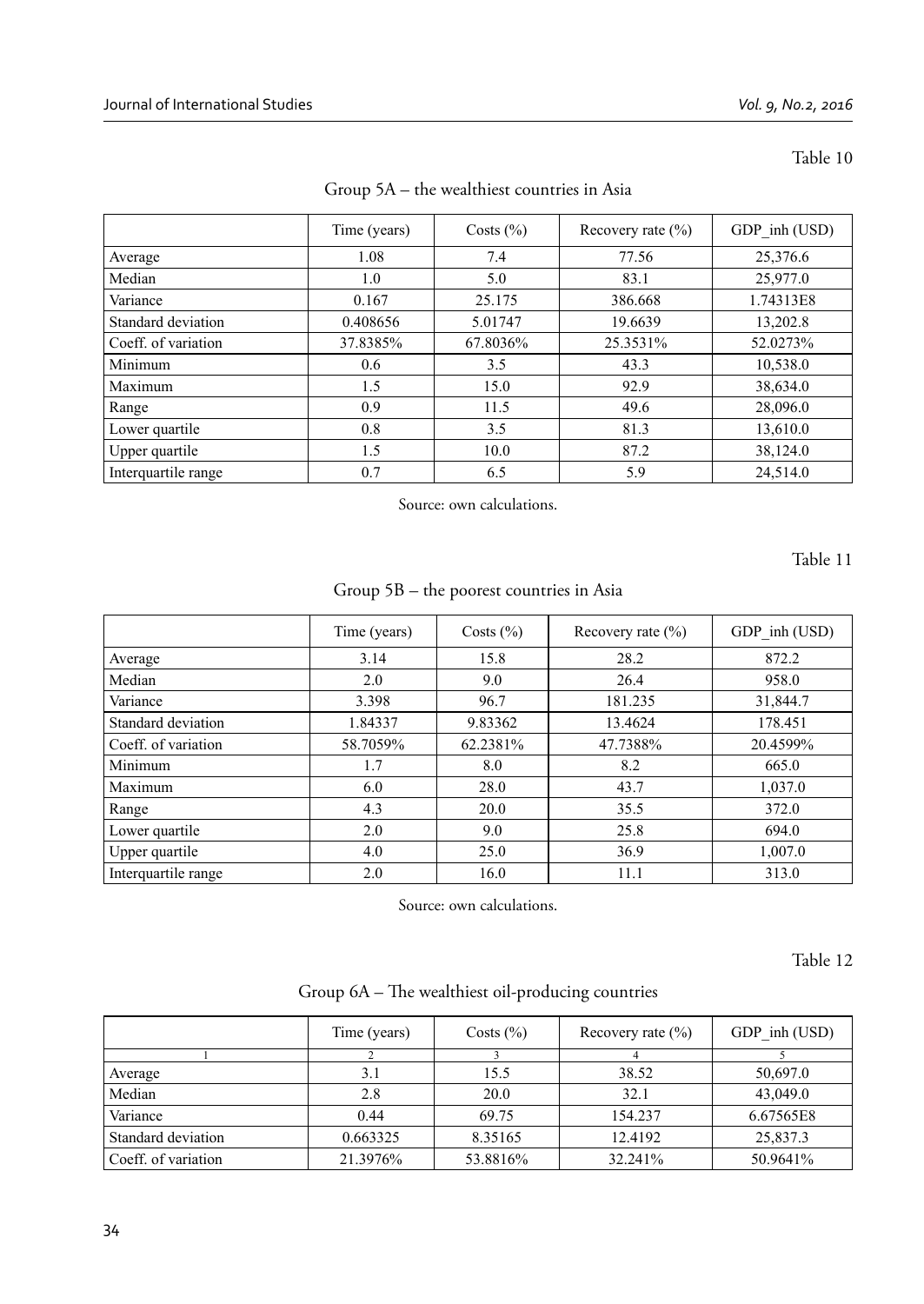## Markéta Arltová, Luboš Smrčka Lee Louda, Xavier Mateos-Planas

| Minimum             | 2.5 | 3.5  | 28.6 | 25,962.0 |
|---------------------|-----|------|------|----------|
| Maximum             | 4.2 | 22.0 | 56.0 | 93,714.0 |
| Range               |     | 18.5 | 27.4 | 67,752.0 |
| Lower quartile      | 2.8 | 10.0 | 28.7 | 38,563.0 |
| Upper quartile      | 3.2 | 22.0 | 47.2 | 52,197.0 |
| Interquartile range | 0.4 | 12.0 | 18.5 | 13,634.0 |

Source: own calculations.

Table 13

Group 6B - The poorest countries in Asia

|                     | Time (years) | Costs $(\% )$ | Recovery rate $(\% )$ | GDP inh (USD) |
|---------------------|--------------|---------------|-----------------------|---------------|
| Average             | 2.92         | 14.04         | 31.72                 | 4,852.8       |
| Median              | 2.7          | 12.0          | 31.7                  | 3,475.0       |
| Variance            | 1.412        | 55.328        | 37.147                | 1.75386E7     |
| Standard deviation  | 1.18828      | 7.43828       | 6.09483               | 4,187.91      |
| Coeff. of variation | 40.6944%     | 52.9792%      | 19.2145%              | 86.2989%      |
| Minimum             | 1.7          | 5.6           | 25.7                  | 1,275.0       |
| Maximum             | 4.3          | 22.0          | 39.4                  | 11,208.0      |
| Range               | 2.6          | 16.4          | 13.7                  | 9,933.0       |
| Lower quartile      | 1.9          | 9.0           | 25.8                  | 1,499.0       |
| Upper quartile      | 4.0          | 21.6          | 36.0                  | 6,807.0       |
| Interquartile range | 2.1          | 12.6          | 10.2                  | 5,308.0       |

Source: own calculations.

Table 14

Characteristics of the 25 wealthiest countries

|                     | Time     | Costs    | Recovery rate | GDP inh   |
|---------------------|----------|----------|---------------|-----------|
| Average             | 1.504    | 8.388    | 72.72         | 37,685.6  |
| Median              | 1.1      | 8.0      | 81.9          | 38,634.0  |
| Variance            | 0.914567 | 23.6261  | 450.087       | 5.59469E8 |
| Standard deviation  | 0.95633  | 4.86067  | 21.2152       | 23,653.1  |
| Coeff. of variation | 63.5858% | 57.9479% | 29.1739%      | 62.7643%  |
| Minimum             | 0.4      | 1.0      | 15.2          | 6,618.0   |
| Maximum             | 5.0      | 18.0     | 92.9          | 100,819.0 |
| Range               | 4.6      | 17.0     | 77.7          | 94,201.0  |
| Lower quartile      | 0.9      | 3.5      | 63.5          | 16,186.0  |
| Upper quartile      | 1.8      | 11.0     | 87.5          | 51,958.0  |
| Interquartile range | 0.9      | 7.5      | 24.0          | 35,772.0  |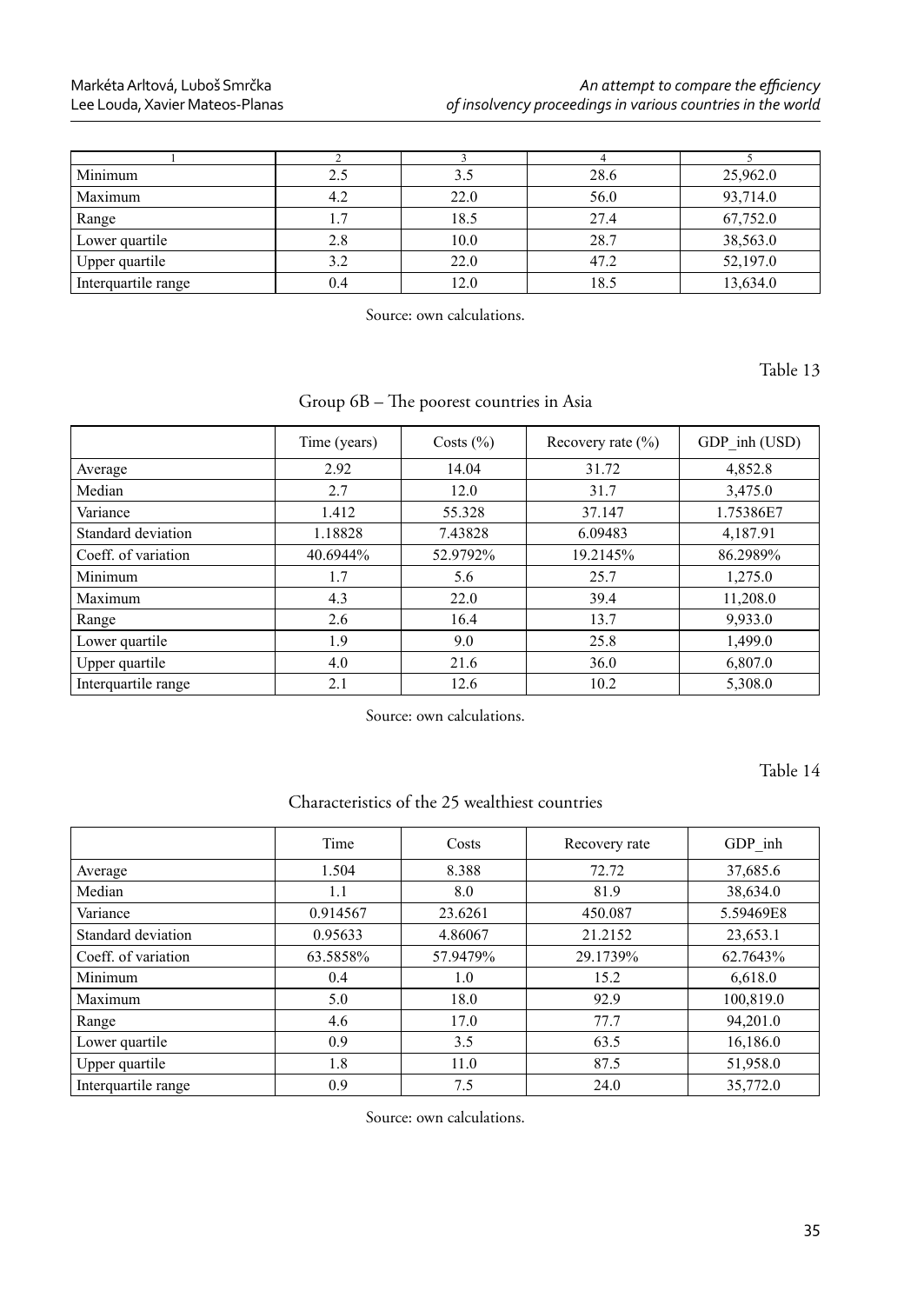|                     | Time     | Costs    | Recovery rate | $GDP_$ inh |
|---------------------|----------|----------|---------------|------------|
| Average             | 2.996    | 21.58    | 23.576        | 1,608.8    |
| Median              | 2.8      | 15.0     | 25.8          | 958.0      |
| Variance            | 1.47873  | 227.306  | 159.703       | 1.96266E6  |
| Standard deviation  | 1.21603  | 15.0767  | 12.6374       | 1,400.95   |
| Coeff. of variation | 40.5885% | 69.8641% | 53.6026%      | 87.0782%   |
| Minimum             | 1.7      | 8.0      | 0.0           | 226.0      |
| Maximum             | 6.0      | 76.0     | 43.7          | 3,900.0    |
| Range               | 4.3      | 68.0     | 43.7          | 3,674.0    |
| Lower quartile      | 2.0      | 12.0     | 12.1          | 484.0      |
| Upper quartile      | 3.8      | 28.0     | 36.5          | 2,868.0    |
| Interquartile range | 1.8      | 16.0     | 24.4          | 2,384.0    |

#### Characteristics of the 25 poorest countries

Source: own calculations.

Table 16

#### Characteristics of the entire surveyed group of 60 countries

|                     | Time     | Costs    | Recovery rate | GDP inh   |
|---------------------|----------|----------|---------------|-----------|
| Average             | 2.37667  | 14.9483  | 45.9767       | 21,001.8  |
| Median              | 2.0      | 12.0     | 37.75         | 7,061.0   |
| Variance            | 1.65368  | 147.521  | 798.638       | 6.4896E8  |
| Standard deviation  | 1.28596  | 12.1458  | 28.2602       | 25,474.7  |
| Coeff. of variation | 54.1076% | 81.2521% | 61.4664%      | 121.298%  |
| Minimum             | 0.4      | 1.0      | 0.0           | 226.0     |
| Maximum             | 6.0      | 76.0     | 92.9          | 100,819.0 |
| Range               | 5.6      | 75.0     | 92.9          | 100,593.0 |
| Lower quartile      | 1.5      | 8.0      | 25.8          | 1,156.0   |
| Upper quartile      | 3.0      | 19.0     | 78.25         | 40,841.5  |
| Interquartile range | 1.5      | 11.0     | 52.45         | 39,685.5  |

Source: own calculations.

In the preceding tables marked Table 2 to Table 14, we expressed numerous characteristics of individual groups of countries, and in doing so we formed the "average state" of each group. Further, two more selections have been formed – wealthy countries on the one hand and poor on the other. For comparison we then state the characteristics of the entire sample of 60 countries. The average values of key parameters are stated in the following Table 17, which no longer works with existing countries and real states, but with the "average" country for each group. The computed average is a simple arithmetic average where each country has the same weight.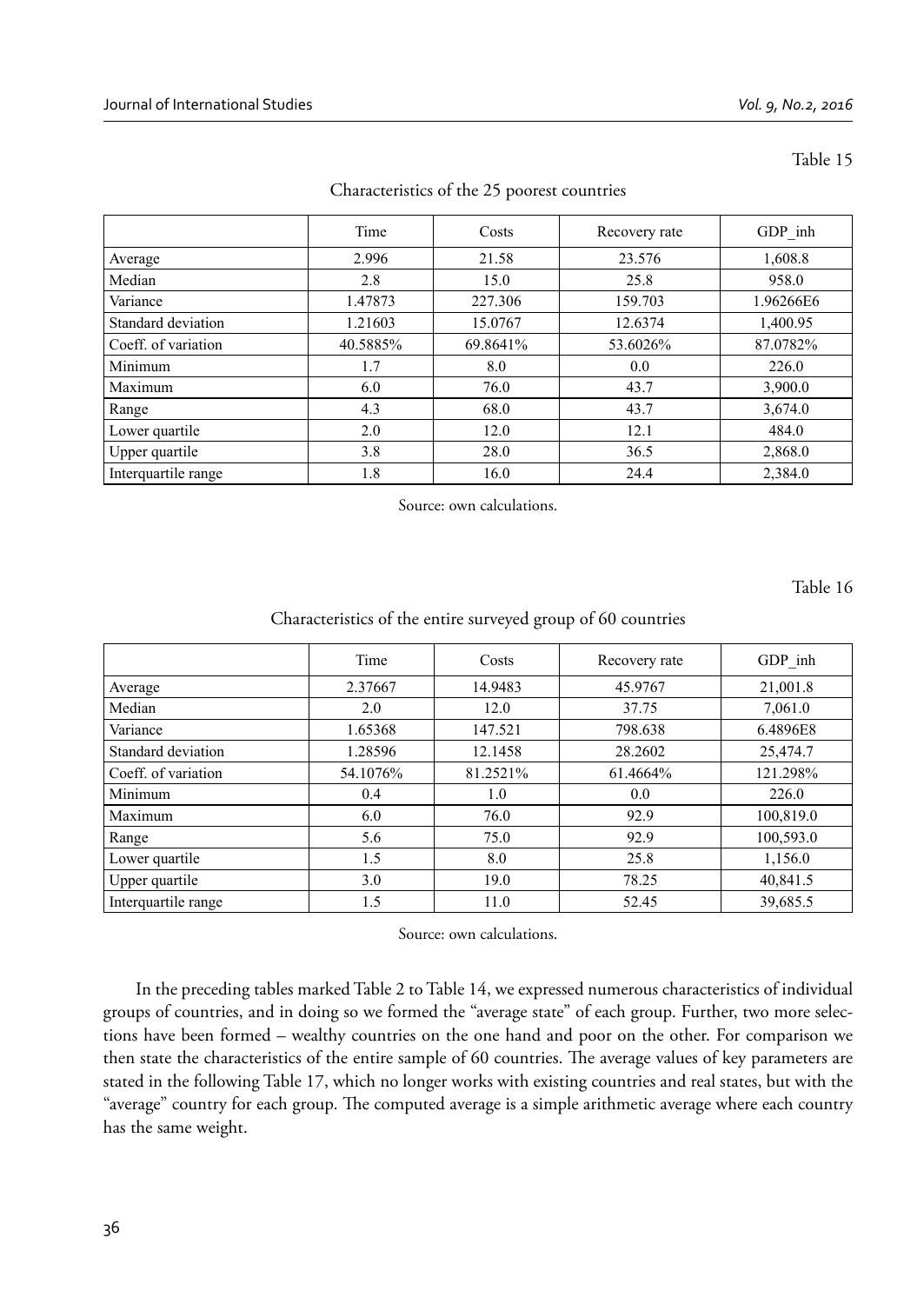|                                  | Time (years) | Costs $(\% )$ | Recovery rate $(\% )$ | GDP inh (USD) |
|----------------------------------|--------------|---------------|-----------------------|---------------|
| 1A (wealthy world)               | 1.14         | 5.0           | 85.5                  | 68,744.2      |
| 1B (poor world)                  | 4.08         | 38.3          | 8.6                   | 339.0         |
| 2A (wealthy Africa)              | 2.48         | 15.2          | 44.0                  | 10,178.6      |
| 2B (poor Africa)                 | 2.58         | 18.4          | 22.7                  | 492.8         |
| 3A (wealthy Europe)              | 0.90         | 5.9           | 86.8                  | 49,690.2      |
| 3B (poor Europe)                 | 2.32         | 18.6          | 30.1                  | 3,425.2       |
| 4A (wealthy America)             | 1.92         | 8.4           | 69.8                  | 34,438.4      |
| 4B (poor America)                | 2.86         | 16.8          | 28.3                  | 2,915.0       |
| 5A (wealthy Asia)                | 1.08         | 7.4           | 77.6                  | 25,376.6      |
| 5B (poor Asia)                   | 3.14         | 15.8          | 28.2                  | 872.2         |
| 6A (wealthy oil-producing states | 3.10         | 15.5          | 38.5                  | 50,697.0      |
| 6B (most populated states)       | 2.92         | 14.0          | 31.7                  | 4,852.8       |
| 25 wealthy countries $- XA$      | 1.50         | 8.4           | 72.7                  | 37,685.6      |
| $25$ poor countries $-$ XB       | 3.00         | 21.6          | 23.6                  | 1,608.8       |
| Entire sample of 60 countries    | 2.38         | 14.9          | 46.0                  | 21,001.8      |

#### The average parameters of individual groups

Source: own calculations.

#### **2.3. Some conclusions stemming from the comparison of the groups**

Table 17, but also many data from the preceding tables, offer a large space for comparative analysis. Most importantly, it is clear that wealthy countries are distinguished by a short duration of insolvency proceedings. In the 25 wealthiest countries they take half the time than in the 25 poorest countries. Yet it applies that, due to the way the sample has been conceived, some of the wealthiest countries belong at the top only in their continents and not globally –there is a statistically significant difference between the length of insolvency proceedings in the world's wealthiest countries (1A:1.14 years) and in the 25 wealthy countries (XA:1.5 years). The difference between the poorest countries in the world (1B:4.08 years) and the 25 poor countries (XB: Exactly three years) is influenced by the fact that, in several continents, even relatively poor countries are more developed and wealthier than other regions.<sup>19</sup>

We also find a dramatic difference in the costs, for in wealthy countries they do not consume even a tenth of the monetization volume, whereas in poor countries it is more than a fifth. Finally, creditors in wealthy countries (group XA) receive (recovery rate) three quarters of their claim, in poor countries (XB) not even a quarter. In absolute costs, however, this does not mean that proceedings in wealthy countries are actually "cheaper".<sup>20</sup> But the level of creditor satisfaction reflects reality (an estimation of reality) in how assets in a given region can be sold. Or possibly – of course – the extent to which creditors can rely on correct and just operation of courts and the insolvency system.<sup>21</sup>

A summary is given by Table 17, confirming the hypothesis that institutional quality expressed in GDP per inhabitant should remain in relation to the selected insolvency proceedings parameters. The expected proportion is preserved in all relationship pairs, when higher GDP per inhabitant entails a shorter length of proceedings, lower costs and higher satisfaction of creditors than lower GDP.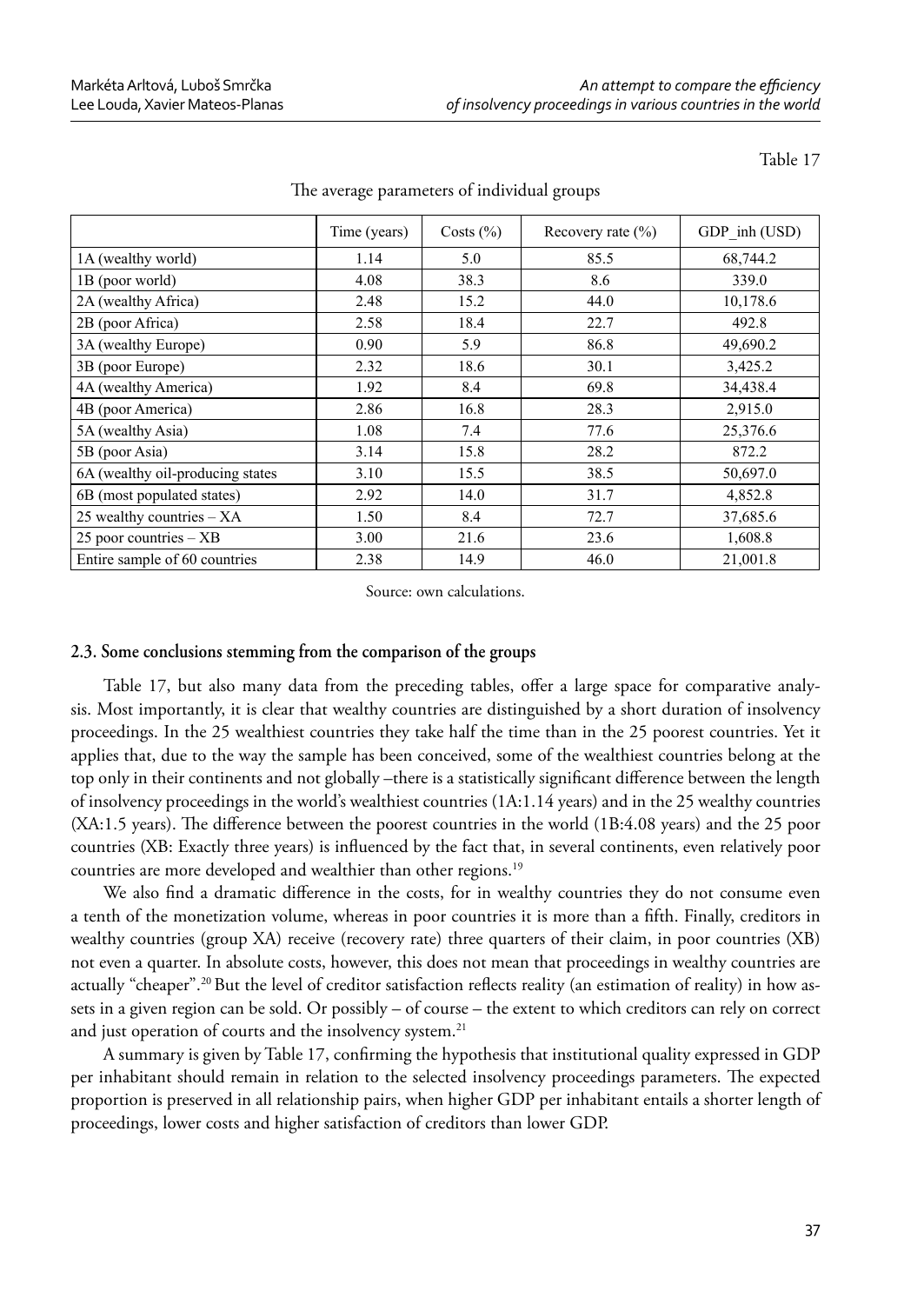#### **3. ANALYTICAL PART**

We now move on to regression analysis of the sample and its parts. The groups containing five or even ten members cannot be studied because they contain too few countries to be surveyed rationally by regression analysis. This is why we shall focus on the analysis of both groups containing twenty five members (first 1A, 2A, 3A, 4A and 5A marked as group XA for further data processing and second 1B, 2B, 3B, 4B and 5B marked as group XB for further data processing) and finally also the entire sample of 60 countries.

#### **3.1. Poor countries**

Regression analysis of Group XB, the result of which is described in the equation (1) and in Table 18a and Table 18b, shows that the GDP per inhabitant appears to be statistically insignificant, which at first glance can entail problems in proving our hypothesis. Yet the exact opposite is true – precisely this indicator should appear to be insignificant, for this group is relatively homogenous as for GDP. Table 15 shows that GDP in these countries ranges from 226 to 3,900 dollars. This means that the level of the poorest countries reaches 5.8 percent of the wealthiest ones. The average reaches about 1,608 dollars, and the median is just below 970 dollars. The difference between the minimum and maximum is significant when expressed in percentages, but the relationship of the median and average shows the significant influence of several countries with a (relatively) high GDP per inhabitant. In other words, the 75th percentile starts at a GDP per inhabitant of almost 2,900 dollars, yet half of the group XB countries (world's 25 poor countries) have the GDP per inhabitant lower than 958 dollars.

Further relationships stem from the equation:

*Recovery rate* = 
$$
48.7975 - 4.92921 \times Time - 0.484411 \times Cost
$$
 (1)

In the next paragraph the variables used in equation 1 will be explained. Recovery rate represents the proportion of debts which were repaid to creditors. Time is the period spent on the solving of insolvency proceedings and costs are money which had to be paid during insolvency proceedings to gain money from assets' selling. The quality of overall model is represented by R-squared and other characteristics mentioned in Table 18a.

Table 18a

| Dependent Variable: RECOVERY RATE |             |            |                    |        |
|-----------------------------------|-------------|------------|--------------------|--------|
| Included observations: 25         |             |            |                    |        |
| Variable                          | Coefficient | Std. Error | t-Statistic        | Prob.  |
| <b>CONSTANT</b>                   | 48.7975     | 3.51188    | 13.895             | 0.0000 |
| Time                              | $-4.92921$  | 1.15484    | $-4.2683$          | 0.0003 |
| Cost                              | $-0.484411$ | 0.0931454  | $-5.20058$         | 0.0000 |
| R-squared                         | 0.767724    |            | F-statistic        | 36.36  |
| Adjusted R-squared                | 0.746608    |            | Prob(F-statistic)  | 0.0000 |
|                                   |             |            | Durbin-Watson stat | 1.7271 |

#### Regression analysis of 25 poor countries (XB) – dependence on recovery rate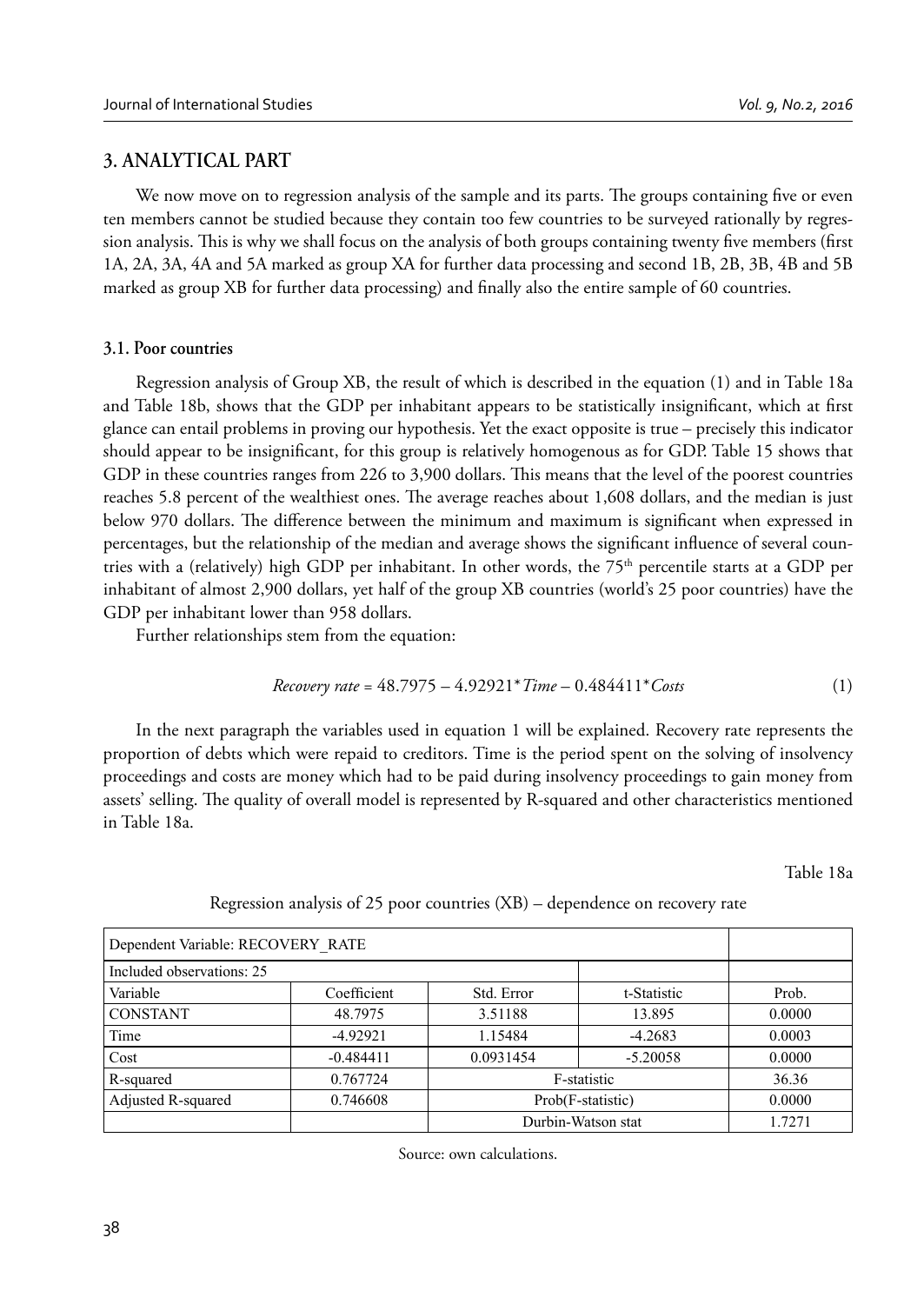Equation (1) and Table 18b show a significant dependence (inverse proportion) between recovery rate and time and costs. This means that if costs increase by one percentage point, the recovery rate drops by 0.48 of a percentage point. If time increases by one year, the recovery rate decreases by almost five percentage points. These relationships apply if the other variable remains constant. If we turn the relationship around in a mirror-like manner, a reduction of values of time or costs brings a higher recovery rate, which corresponds to the hypothesis on the reciprocal values of insolvency proceedings assuming that the shorter the time and the lower the costs, the higher the recovery rate. We can deduce that this hypothesis fully applies in countries which are institutionally and economically less efficient and where assets are hard to sell due to the complicated situation on the market.

Yet the statistical insignificance of the indicator GDP per inhabitant  $-$  as we have also already mentioned – is not surprising nor does it threaten the confirmation of the hypothesis, for we monitor the standard of living in dollars per inhabitant and its range is thus necessarily higher than the range of data in costs and recovery rate expressed in percentages from a sum of receivables.

We add another analysis of two-sided dependences of used variables. Figure1 illustrates a matrix of point diagrams, and Table 18b illustrates calculated paired correlation coefficients  $r<sub>x</sub>$  of these dependences. On a 5% significance level, one can identify from both the graph and table a very strong inversely proportional relationship between recovery rate and time ( $r_w$  = 0.6944) and between the recovery rate and costs ( $r_w$ = -0.7585); furthermore, on a 10% significance level, a medium strong directly proportional relationships between costs and time ( $r_w$  = 0.3808) and the recovery rate and GDP\_inh ( $r_w$  = 0.3821). Other relationships are statistically insignificant.

| Time                                                                                                             | $\bullet$<br>٠<br>$\circ$<br>۰, ۹<br>o<br>நβ<br>$\mathbf{a}$           | $\alpha$<br>۰<br>۰<br>$\bullet$<br>n<br>Ŧ<br>n<br>$\bullet$ .<br>۰<br>98<br>o<br>œ<br>$\bullet$                                                    | ۰<br>Ψ<br>۰<br>$\alpha$<br>$\circ$<br>ه<br>مه<br>$\overline{a}$<br>$\alpha$<br>o<br><sub>0</sub> 0 0<br>$\Omega$                            |
|------------------------------------------------------------------------------------------------------------------|------------------------------------------------------------------------|----------------------------------------------------------------------------------------------------------------------------------------------------|---------------------------------------------------------------------------------------------------------------------------------------------|
| n.<br>$\mathbf{r}$<br>۰<br>۰<br>o<br>38<br>8.<br>۰                                                               | Cost                                                                   | ۰<br>۰<br><b>% &amp;</b><br>8<br>۰<br>$\bullet$<br>6 %<br>00<br>o<br>o<br>$\mathbf{a}$                                                             | ۰<br>۰<br>$\Omega$<br>$\bullet$<br>ዔ<br>$a_0$ $\theta$<br>$\overline{a}$<br>œ                                                               |
| $\overline{a}$<br>dЮ<br>o<br>я<br>o.<br>o<br>٠<br>٠<br>$\overline{a}$<br>œ<br>۰<br>n                             | ៖<br>n<br>0 <sub>0</sub><br>‰<br>۰<br>۰                                | Recovery rate                                                                                                                                      | ۰<br>$\bullet$<br>$a_0$ $\overline{b}$<br>$\bullet$<br><br>$\blacksquare$<br>$\bullet$<br>$\mathbf{e_{so}^{o}}$<br>۰<br>×<br>$\overline{a}$ |
| $\overline{a}$<br>c<br>å<br>$\circ$<br>o<br>۰<br>$\bullet$<br>٠<br>- 8<br>$\mathbf{a}$<br>$\bullet$<br>o B<br>o. | o<br>e, o<br>$\mathbf{a}$<br>۰<br>\$<br>៖<br>$\bullet$<br>$\circ$<br>۰ | o<br>$^{\circ}$ $^{\circ}_{\circ}$<br>$\mathbf{a}$<br>$\circ$<br>o<br>٠.<br>$\mathbf{e}_{\mathbf{0}}$<br>$\bullet$<br><b>PR</b><br>α.<br>$\bullet$ | GDP_inh                                                                                                                                     |

**Figure 1. Scatterplot matrix of poor countries**  Source: own calculations.

The results of the analyses are summarized in Figure 1, where we can observe the strongest relationship between recovery rate and costs. The relationship between recovery rate and time is less visible, yet at least significantly indicated. Contrariwise, all relationships in which GDP per inhabitant has been surveyed show a tendency rather than a visible relationship. However, the distribution of points in the space presenting the relationship between GDP\_inh and recovery rate indicates (if we eliminated a few values) a direct proportion, which may not have been analytically proved (for a part of the sample would have to be eliminated), but is visible in the graphic expression. As it later transpires in the analysis of whole groups, GDP per inhabitant gains its importance precisely when the heterogeneity and spread of data for individual surveyed states manifests itself fully.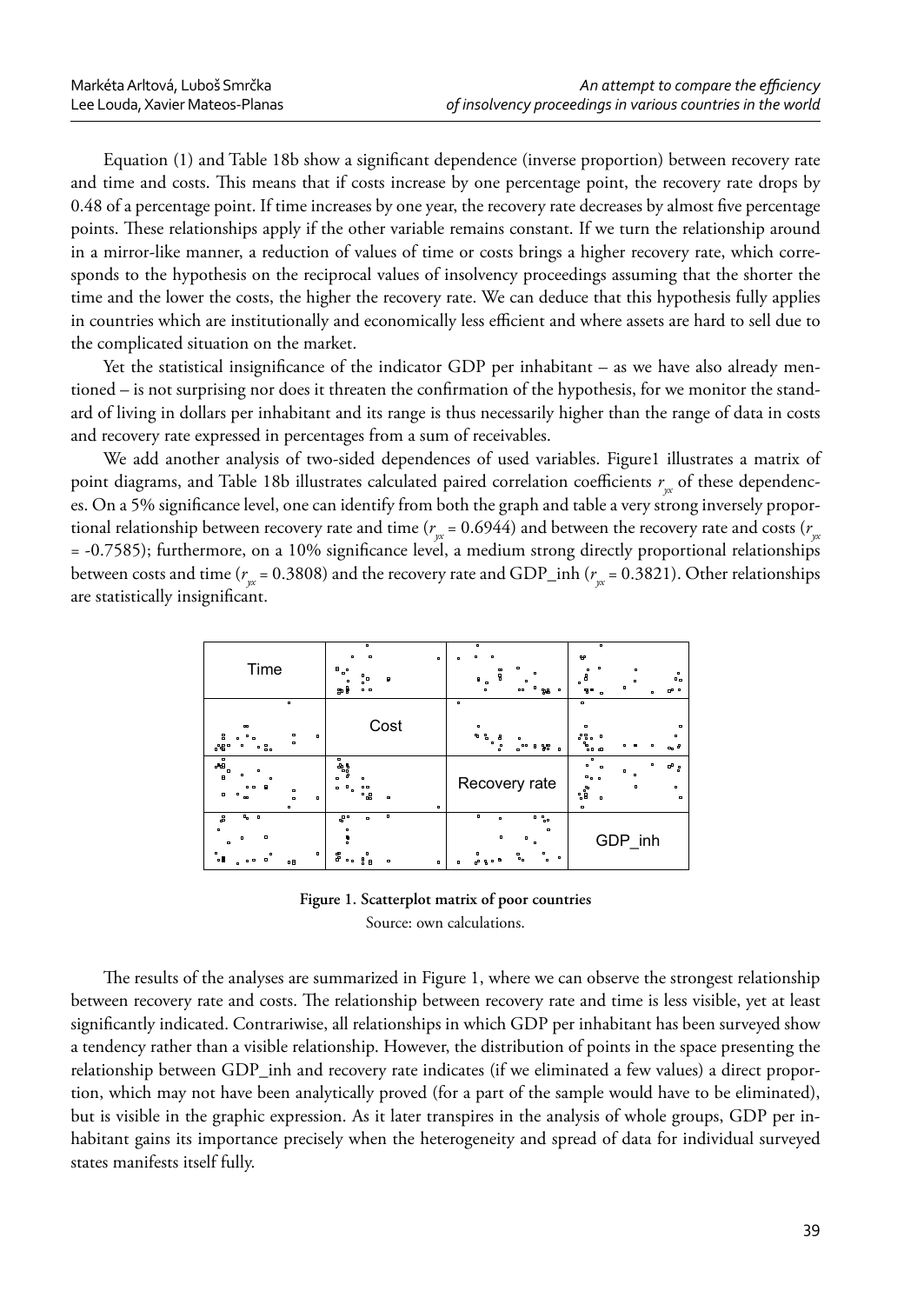Table 18b

|               | ↩         |           |           |               |           |
|---------------|-----------|-----------|-----------|---------------|-----------|
|               |           | Time      | Costs     | Recovery rate | GDP inh   |
| Time          | vx        |           | 0.3808    | $-0.6944$     | $-0.2700$ |
|               | p-value   |           | 0.0604    | 0.0001        | 0.1917    |
| Costs         | vx        | 0.3808    |           | $-0.7585$     | $-0.2078$ |
|               | p-value   | 0.0604    |           | 0.0000        | 0.3190    |
| Recovery rate | vx        | $-0.6944$ | $-0.7585$ |               | 0.3821    |
|               | p-value   | 0.0001    | 0.0000    |               | 0.0594    |
| GDP inh       | <b>VX</b> | $-0.2700$ | $-0.2078$ | 0.3821        |           |
|               | p-value   | 0.1917    | 0.3190    | 0.0594        |           |

Regression analysis of the 25 poor countries (XB) – correlations

Source: own calculations.

We need to cope with the possible objection that confirmation of the hypothesis in the poor countries does not have a particularly high information value, for the state of the professional environment in their structure and mutual relationships the same as the results gained in the rich countries (as may be just as poor as the state of institutions there. However, the results gained in the poor countries are we shall soon see). This certainly indicates that the quality of professional responses in the poor countries cannot be cast into doubt merely because we consider them generally unstable.

#### **3.2. Wealthy countries**

In the world's 25 wealthy countries (Group marked as XA), the following equation (equation 2) highly correlates with the aforementioned equation describing the situation of the 25 poor countries.

$$
Recovery\ rate = 107.286 - 12.1552*Time - 1.94144*Cost
$$
 (2)

Meaning of the variables is same as in the case of equation 1. Recovery rate represents the proportion of debts which were repaid to creditors. Time is the period spent on the solving of insolvency proceedings and costs are money which had to be paid during insolvency proceedings to gain money from assets' selling. The quality of overall model is represented by R-squared and other characteristics mentioned in Table 19a.

We once again find GDP per inhabitant being statistically insignificant. Even this time we explain this by the relative homogeneity of the countries. This assertion may seem absurd when comparing with Table 14. The minimum value in the sample reaches 6,618 dollars and the maximum almost 101 thousand. But here too we need to observe other data from Table14, especially the relationship of average and median. These are practically identical (37,686 dollars and 38,634 dollars). This means that the sample includes certain extreme values on both sides, but its core is rarely compact. This can appropriately be shown on the relationship between the border of the 25th and 75th percentiles in the countries in group XB and group XA. In the 25 poor countries (XB), the 25th and 75th percentile limits are 494 and 2,868 dollars, so the latter is 6.2 times higher than the former. In the group of wealthy countries (XA), the same datum is only 3.2 times (16,186 and 51,958 dollars). It thus applies as for GDP per inhabitant, the group of wealthy countries (XA) is more compact than the group of poor countries (XB).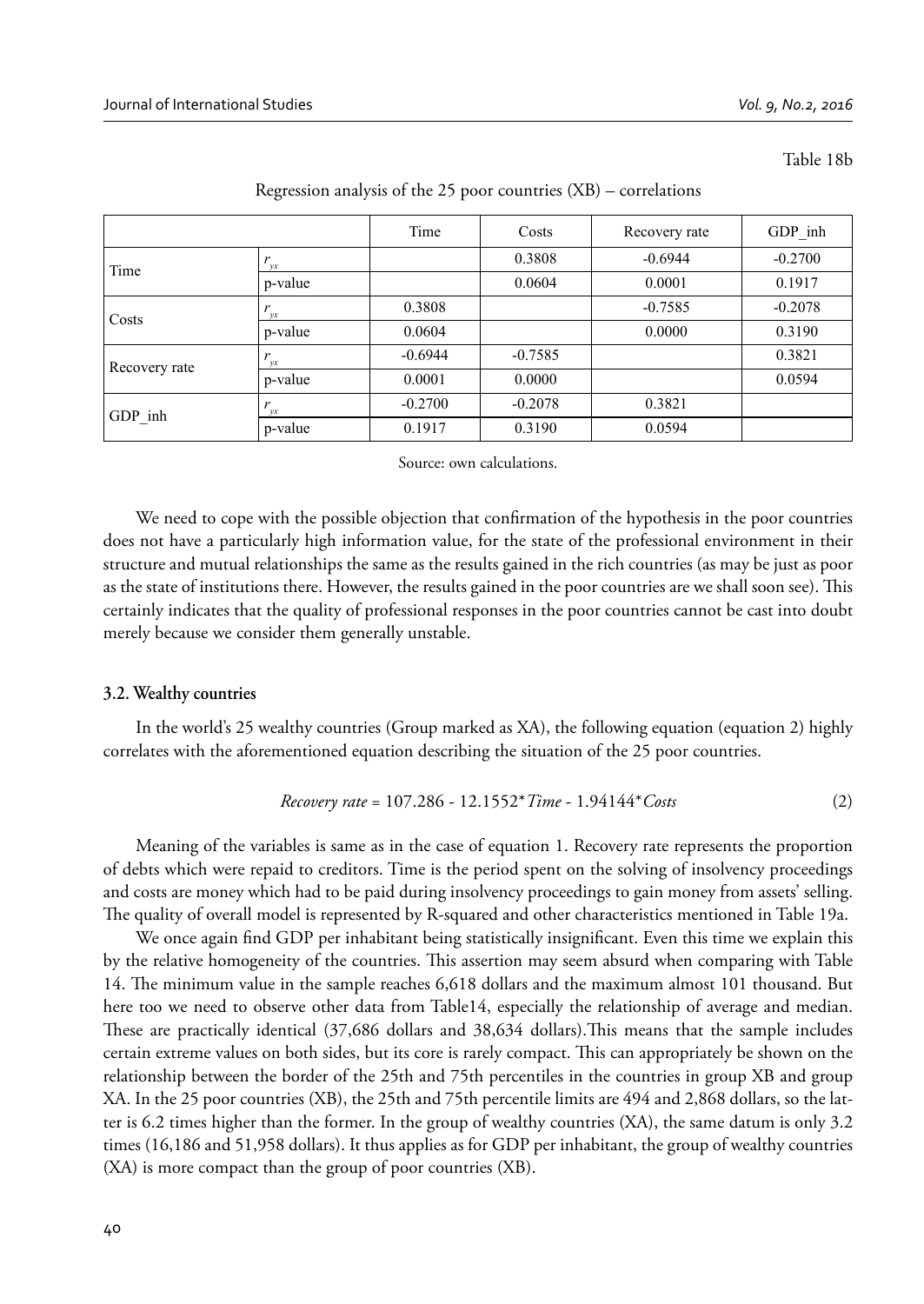Table 19a

| Dependent Variable: RECOVERY RATE |             |                   |                    |        |
|-----------------------------------|-------------|-------------------|--------------------|--------|
| Included observations: 25         |             |                   |                    |        |
| Variable                          | Coefficient | Std. Error        | t-Statistic        | Prob.  |
| <b>CONSTANT</b>                   | 107.286     | 4.75748           | 22.5511            | 0.0000 |
| Time                              | $-12.1552$  | 2.75279           | $-4.41558$         | 0.0002 |
| Cost                              | $-1.94144$  | 0.541608          | $-3.58458$         | 0.0017 |
| R-squared                         | 0.756347    |                   | F-statistic        | 34.15  |
| Adjusted R-squared                | 0.734196    | Prob(F-statistic) | 0.0000             |        |
|                                   |             |                   | Durbin-Watson stat | 1.9605 |

#### Regression analysis of 25 wealthy countries (XA) – dependence on recovery rate

Source: own calculations.

| Time                                                   | ۰<br>۰<br>8<br>۹.<br>$\bullet$                                 | $\overline{a}$<br>٠<br>°°。<br>00<br>ၜႝၜၛၟႄႜၟ                         | $\overline{a}$<br>°-ն<br>$\frac{1}{2}$<br>$\mathbf{a}$<br>۰<br>8                                           |
|--------------------------------------------------------|----------------------------------------------------------------|----------------------------------------------------------------------|------------------------------------------------------------------------------------------------------------|
| 0 <sub>0</sub><br>$\mathbf{a}_n$<br>۰<br>۰<br>ە#,      | Cost                                                           | $\alpha$<br>n<br>۰<br>$\bullet$<br>۰<br>$\alpha$<br>$\bullet$<br>ოზი | ۰<br>ക്ക<br>۰<br>8<br><b>m</b> <sub>0</sub> <sup>0</sup><br>$\blacksquare$<br>۰                            |
| $^{\circ}$ ap<br>r<br>$\blacksquare$<br>۰∘ و<br>۰      | oB.<br>o<br>۰<br>۰<br>n<br>۰<br>$\circ$<br>$\bullet$<br>۰<br>۰ | Recovery rate                                                        | ٠<br>å<br>$a_{\alpha}^{\alpha}{}_{\alpha}^{\alpha}{}_{\alpha}$<br>e<br>٠<br>맹<br>$\blacksquare$<br>$\circ$ |
| $\mathbf{a}$<br>۰,<br>$\overline{a}$<br>۰<br>$\bullet$ | o<br>T<br>۰<br>$\mathbf{a}$<br>œ<br>۰                          | ۰<br>æ<br>$\mathbf{a}$<br>ு அ<br>۰<br>n<br>0 <sup>0</sup>            | GDP_inh                                                                                                    |

**Figure 2: Scatterplot matrix of wealthy countries** Source: own calculations.

For gaining more complex information we again state the pair dependences, which can be identified from Figure 2 and Table 19b. As is clear from the table, all pair relationships between the analysed variables are statistically significant on a 5% significance level; these are medium strong to strong inversely proportional relationships, with the exception of the relationship of costs and time, where this relationship is (quite logically) directly proportional.

Table 19b

|       |           | Time   | Costs  | Recovery rate | GDP inh   |
|-------|-----------|--------|--------|---------------|-----------|
|       |           |        |        |               |           |
| Time  |           |        | 0.5299 | $-0.7836$     | $-0.4911$ |
|       | p-value   |        | 0.0064 | 0.0000        | 0.0127    |
| Costs | <b>VX</b> | 0.5299 |        | $-0.7351$     | $-0.7147$ |
|       | p-value   | 0.0064 |        | 0.0000        | 0.0001    |

Regression analysis of 25 wealthy countries (XA) – correlations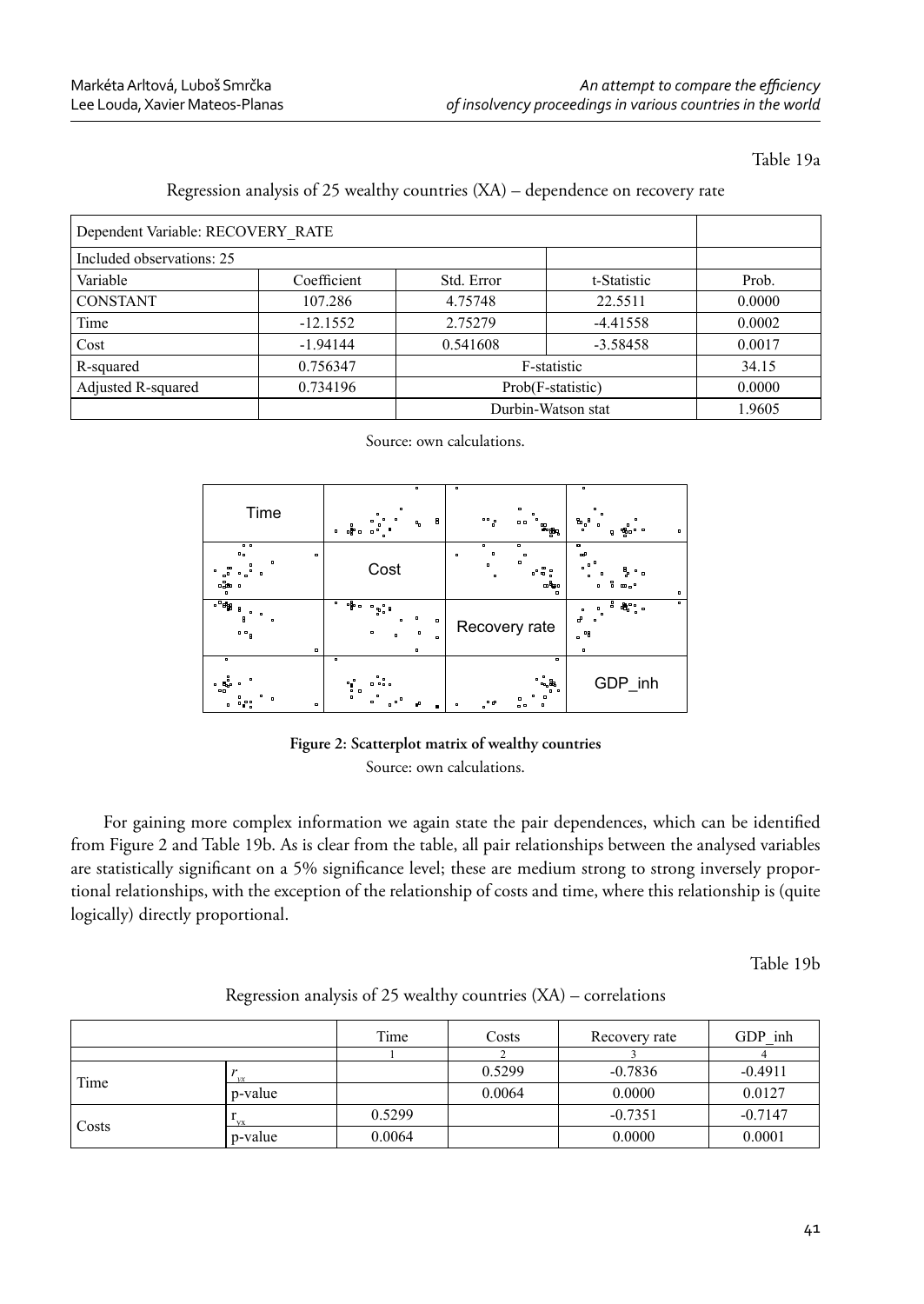| Recovery rate |         | $-0.7836$ | $-0.7351$ |        | 0.6927 |
|---------------|---------|-----------|-----------|--------|--------|
|               | p-value | 0.0000    | 0.0000    |        | 0.0001 |
| GDP inh       |         | $-0.4911$ | $-0.7147$ | 0.6927 |        |
|               | p-value | 0.0127    | 0.0001    | 0.0001 |        |

Source: own calculations.

As we see in Table 19a and Table 19b, the basic relationships are absolutely the same as in group XB. Only the significance of individual inverse proportions is different. If costs increase by one percentage point, the recovery rate drops by 1.94 percentage points. If time increases by one year, the recovery rate decreases by more than 12 percentage points. Here too these relationships apply if the other variable remains constant. If we turn this relationship in a mirror-like manner, it can be said that reduced time or costs bring a higher recovery rate. Yet it is a stronger relationship than in group XB, which applies despite the fact proved above that group XA is more compact than group XB as for GDP per inhabitant.

#### **3.3. Interpretation**

The fact that we find in the group of wealthy countries (XA) a stronger relationship between individual insolvency proceeding parameters could be surprising at first glance, and it could again be understood as casting our basic hypothesis into doubt, but this is not so in reality.

Let us recall that although wealthy countries are very different in their limit data, they are internally more compact than the identically composed group of poor countries. It can thus be assumed that their general economic environment is also more compact, including asset prices. This has to mean that the specific organization and institutional development per se has a correspondingly greater influence. But then the developed (more compact) group demonstrates a stronger dependence between individual parameters of insolvency proceedings than the least developed group (less compact). This is because in the least developed countries (XB), the issue of institutional maturity is overlapped by the economic (political and social) situation. This becomes a dominant element, and due to low asset prices there is also a reduction of the sensitivity of results of insolvency processes to the institutions as such and their quality.<sup>22</sup> Also national competitiveness highly influences the level of countries' economic development, more detail in Nečadová and Soukup (2013).

#### **3.4. Analysis of the whole sample**

The analysis of the entire sample of 60 countries includes the oil-producing states and the most populated countries in the world. Let us observe that samples distinguished by the efficiency of the economy (except for groups  $6A$  and  $6B$ ) – have been analysed until now. Then we placed somewhat opposite each other groups XA and XB, i.e. selected wealthy states and selected poor states, whereas we accepted, besides the standard of living measured by GDP per inhabitant, also a territorial division characterized by groups 2 to 5A and 2 to 5B, by which we relativized both groups (XA a XB) to a certain extent. On the other hand, we made them globally far more representative, which confirms the ranking of groups 6A and 6B (wealthy oil-producing states and the most populated countries). If we did not use a regional key in the poor countries, for instance, this group would be representative primarily for Africa and to certain extent Asia, but not globally. The same procedure in wealthy countries would form as a counterweight Europe and North America, supplemented by selected states such as Japan, Australia or South Korea. This procedure would be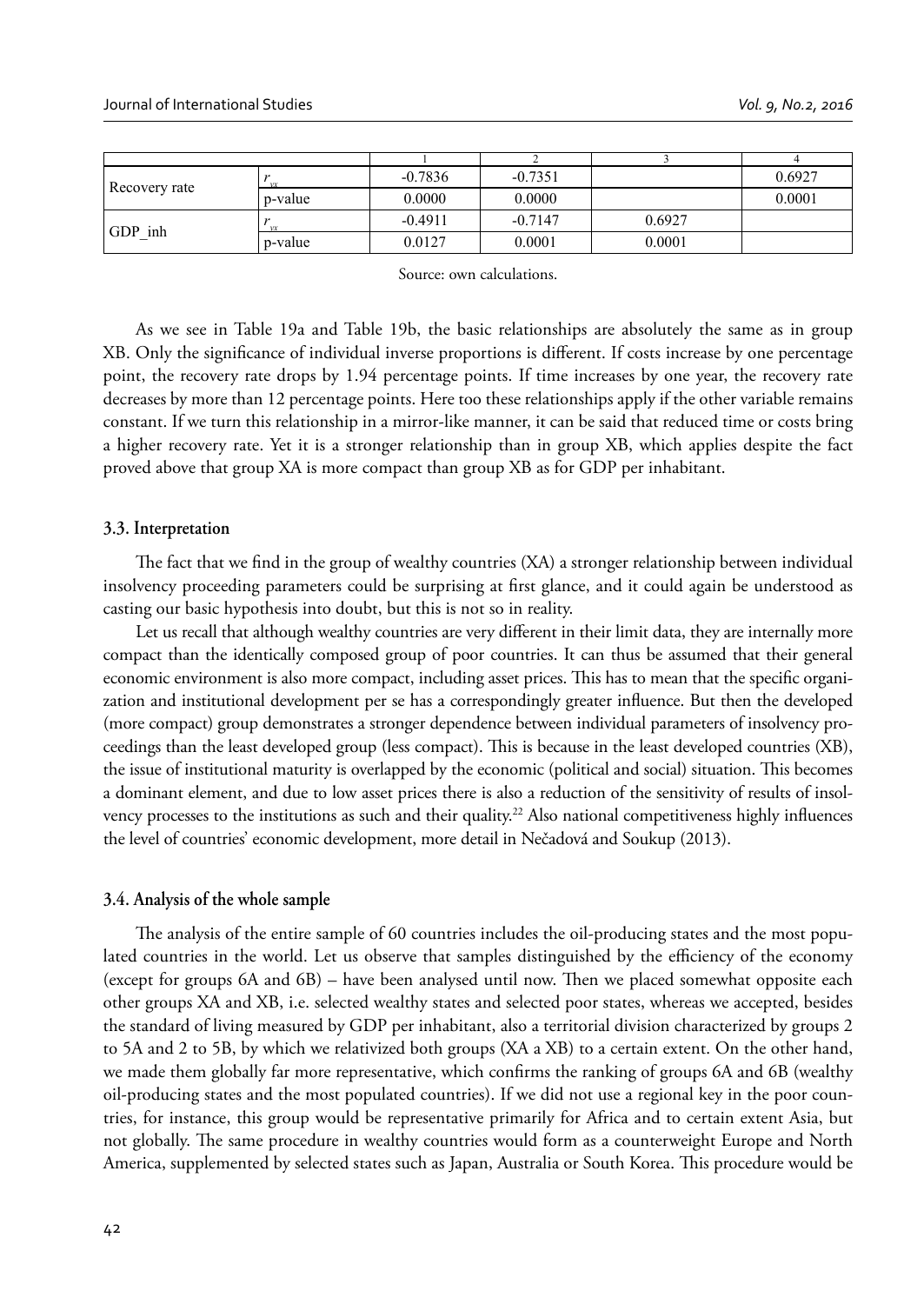"cleaner" statistically, but for capturing the real impact and significance of insolvency proceedings it would be rather problematic. For instance, almost none of the five most populated countries would appear there in.

| Time                                                            | $\overline{a}$<br>o<br>۰<br>م e<br>٠<br>தநி                    | ۰<br>o<br>o<br>$\alpha$<br>믑<br>п<br>n<br>٠<br>۰<br>58<br>œ<br>۰                                                                                  | $\alpha$<br>Ψ<br>۰<br>$\blacksquare$<br>$\blacksquare$<br>$\circ$<br>å<br>$\overline{\phantom{a}}$<br>n<br>$\overline{ }$<br>$\mathbf{a}$<br>٩e<br><b>00</b><br>$\overline{a}$ |
|-----------------------------------------------------------------|----------------------------------------------------------------|---------------------------------------------------------------------------------------------------------------------------------------------------|--------------------------------------------------------------------------------------------------------------------------------------------------------------------------------|
| ۰<br>œ<br>:<br>g<br>o<br>SB.<br>8.<br>۰                         | Cost                                                           | ۰<br>$\bullet$<br>$\begin{smallmatrix} \bullet & \circ \\ & \circ \\ & & \circ \end{smallmatrix}$ .<br>a<br>0<br>0<br>۰<br>oo<br>9 %<br>$\bullet$ | ۰<br>o<br>$\mathbf{a}$<br>ទីទី១<br>۰<br>٠.<br>$a_0$ $B$                                                                                                                        |
| $\overline{A_0}$<br>R<br>۰<br>۰<br>m<br>$\circ$<br>$\mathbf{a}$ | ំះ<br>o a<br>° 0°<br>۰<br>۰                                    | Recovery rate                                                                                                                                     | ᅃᇢ<br>$\circ$<br><b>000</b><br>۰<br>ួ <sup>0</sup> g<br>۰<br>$\mathbf{a}$<br>$\alpha$<br>$\mathbf{a}$                                                                          |
| $9 - 0$<br>å<br>۰<br>۰<br>۰<br>۰<br>٥8<br>0B                    | ۰<br>e"<br>o<br>\$<br>۰<br>å<br>$\bullet$<br>R<br>$\circ$<br>۰ | ۰<br>$0 - \frac{1}{2}$<br>$\mathbf{r}$<br>$\mathbf{a}$<br>$\bullet$<br>٠.<br>$\mathbf{P}_{\mathbf{q}_0}$<br>$\alpha$<br>a,<br>$\bullet$           | GDP_inh                                                                                                                                                                        |

**Figure 3: Scatterplot matrix of 60 countries** Source: own calculations.

Table 20a

## Regression analysis of 60 countries – correlations

|               |         | Time      | Cost      | Recovery rate | GDP inh   |
|---------------|---------|-----------|-----------|---------------|-----------|
| Time          | vx      |           | 0.4829    | $-0.7792$     | $-0.4520$ |
|               | p-value |           | 0.0001    | 0.0000        | 0.0003    |
| Cost          | r<br>vx | 0.4829    |           | $-0.6615$     | $-0.4170$ |
|               | p-value | 0.0001    |           | 0.0000        | 0.0009    |
| Recovery rate | r<br>vr | $-0.7792$ | $-0.6615$ |               | 0.7412    |
|               | p-value | 0.0000    | 0.0000    |               | 0.0000    |
| GDP inh       | r<br>vx | $-0.4520$ | $-0.4170$ | 0.7412        |           |
|               | p-value | 0.0003    | 0.0009    | 0.0000        |           |

Source: own calculations.

Table 20b

## Regression analysis of 60 countries – dependence on recovery rate

| Dependent Variable: RECOVERY RATE     |             |                   |             |        |
|---------------------------------------|-------------|-------------------|-------------|--------|
| Included observations: 60             |             |                   |             |        |
| Variable<br>Coefficient<br>Std. Error |             |                   | t-Statistic | Prob.  |
| <b>CONSTANT</b>                       | 69.3233     | 4.34935           | 15.9388     | 0.0000 |
| Time                                  | $-10.1366$  | 1.38348           | $-7.32689$  | 0.0000 |
| Cost                                  | $-0.610066$ | 0.143755          | $-4.24379$  | 0.0001 |
| GDP inh                               | 0.000469678 | 0.0000672857      | 6.98035     | 0.0000 |
| R-squared                             | 0.846688    | F-statistic       | 103.09      |        |
| Adjusted R-squared                    | 0.838475    | Prob(F-statistic) | 0.0000      |        |
|                                       | 1.5869      |                   |             |        |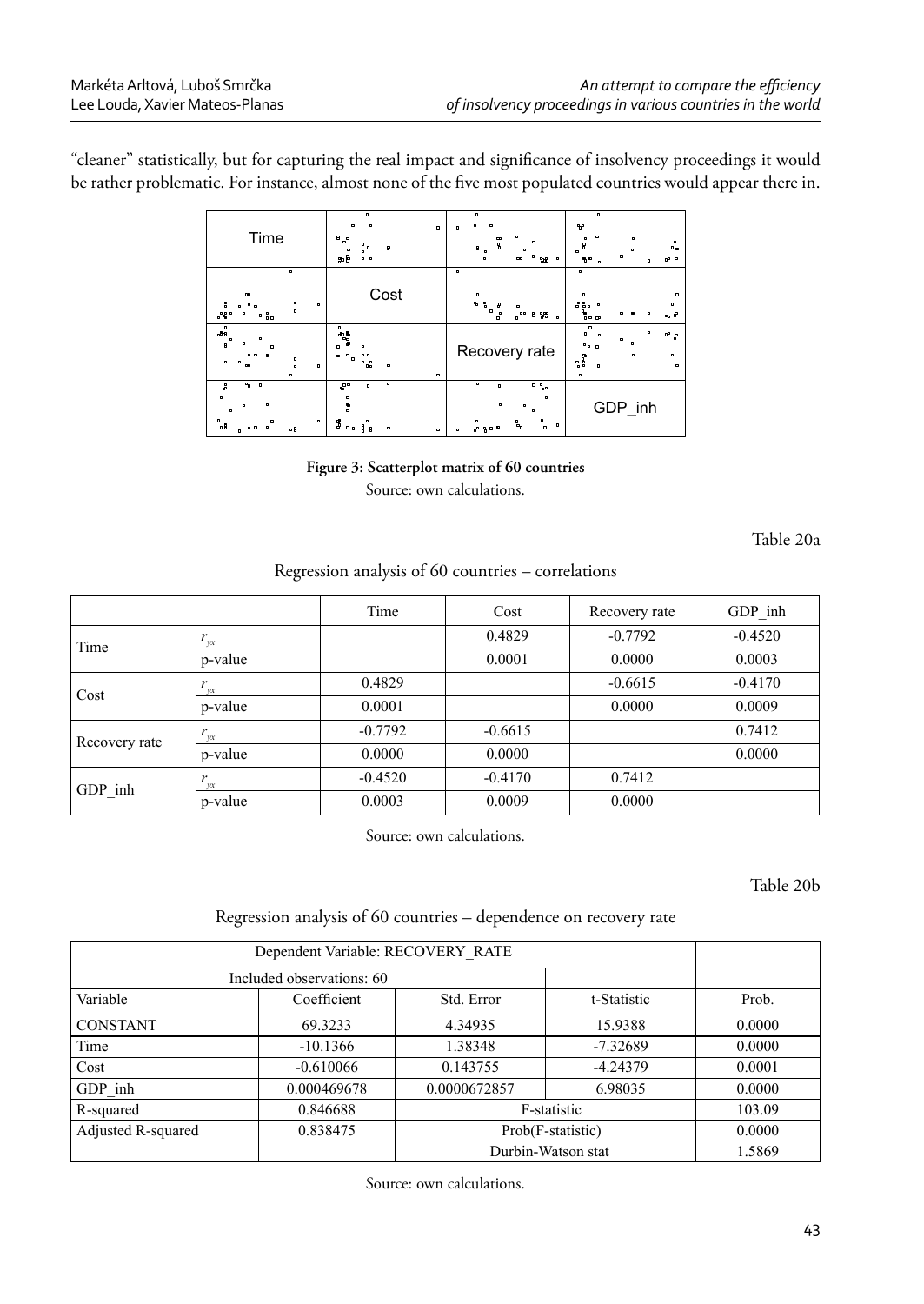Table 20a and Table 20b show that here, in this broad comparison and a highly compact sample, the GDP per inhabitant finally becomes statistically significant. This is because we are now surveying wealthy and poor countries as one system; this means that the divergence of these sixty states (measured by GDP) is truly fundamental. The limit of the lower quartile (25th percentile) is 1,156 dollars; the limit of the upper quartile (75th percentile) is  $40,841.5$  dollars, which is more than thirty five times the lower value. In group XA this value was 3.2 times, in group XB 6.2 times – the divergence is quite evident.

The basic equation for the whole group of sixty countries is as follows:

 *Recovery rate* = 69.3233 - 10.1366\**Time* - 0.610066\**Cost* + 0.0004697\**GDP\_inh* (3)

From the equation (3), Table 20a and Table 20b one can define that the recovery rate is inversely proportional to cost and time, and directly proportional to GDP per inhabitant. If costs rise by one percent, the recovery rate drops on average by 0.61 percentage points. Prolonging the proceedings by one year reduces the recovery rate by 10.14 percentage points, and if the GDP per inhabitant increases by one dollar, the recovery rate increases on average by 0.00046 cents from the dollar (percentage point).

## **4. CONCLUSIONS**

As for our hypotheses expressed in the introduction, the main relationship is the one which puts in direct proportion GDP per inhabitant and recovery rate. We have demonstrated that higher efficiency of an economy measured by GDP per inhabitant is accompanied by higher efficiency of the insolvency system. The other described relationships between recovery rate, costs and time are significant, but indicate rather the internal logic of the system and the better or poorer actual functionality thereof. The whole time we have considered it to be a proven fact that high efficiency of an economy is not possible without high-quality institutions. We assume that only when institutions have been installed on a high level, when the rule of law is enabled, and especially when enforceability of a contract, not to mention enforceability of a claim, exist, can an economy reach truly high efficiency.

Yet in reality there are exceptions to this rule. The most marked ones belong to groups 6A and 6B (Table 12 and Table 13, summary Table 17). Wealthy oil-producing states (6A) reach a high GDP per inhabitant as a result of their natural wealth, not as a result of long-term development of the economy. As we see in Table12 and Table17, their average GDP per inhabitant is almost 51,000 dollars. Despite this, they reach poorer results in all three categories (time, costs, and recovery rate) than states from group 2A (wealthy African countries) whose average GDP per inhabitant amounts only to less than 10,200 dollars.

In the world's most populated countries (6B) it is demanding to create a system ensuring the enforceability of law and enabling the emergence of an efficient economy. States such as China or India are, by the number of inhabitants, divergence of cultures and surface area, countries extremely demanding logistically. Nevertheless, even these countries reach parameters of insolvency proceedings comparable to the wealthy oil-producing countries, although their GDP per inhabitant is not even a tenth.

It thus transpires that given certain conditions, high economic efficiency can be achieved even without the corresponding institutional background. Yet such countries are limited in number, and besides the states with extremely significant oil wealth, only individual cases appear. In all standard economies it applies that a high GDP per inhabitant cannot be reached without the corresponding institutional structure (see also Arltová, Smrčka, Strouhal, 2016).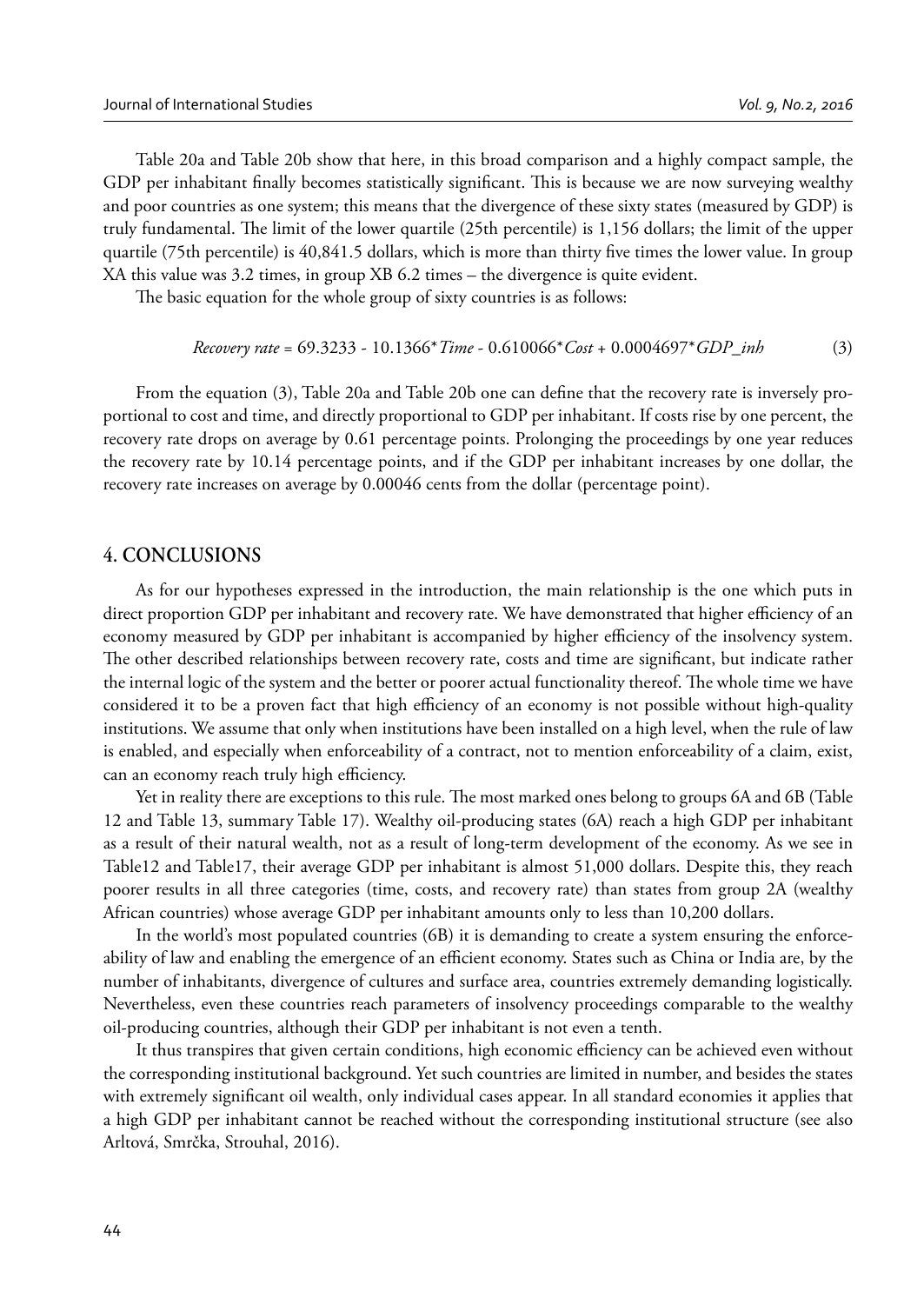One can thus declare that the hypotheses expressed in the introduction of our text have been proved adequately and can be considered to be truthful. This is also a confirmation of the hypotheses arrived at in other ways, for instance by Mancur Olson (Olson 1982) or David S. Landers (Landers 1999).

The actual relationship between the quality of institutions and economic efficiency is not in any way surprising. But it becomes significant for economies which, after a shorter or longer period of institutional destruction, embark once again on the road to renewal of standard economic relationships. It has here transpired (in 1990 – approx. 2000) that reform projects which leave the formation of institutions "to a later date" as being less significant in comparison to liberalization of prices, liberalization of foreign trade or privatization can exist and truly function. After all, the development of post-communist countries and the enormous changes these states implemented during a relatively short time exclude such interpretation. However, we consider – also on the basis of our results – as evident that this choice of priorities incurs certain long-term costs which must be borne by all economic systems with an imperfectly built institutional environment.

In our models, these costs are hidden in poorer-quality parameters of insolvency proceedings, although we assume that it is only one of the aspects of the situation, and similarly, it would also be possible to define them elsewhere, in other economic quantities.

Possible future directions of research are connected with aforementioned statements about institutional environment which has a serious impact on the efficiency of insolvency proceedings in the different countries. These impacts are highly discussed although they have not been proved statistically yet. Further research will lead to the direction of institutional and legal framework impacts on the efficiency of insolvency proceedings in the national conditions

## **ACKNOWLEDGEMENTS**

The article has been processed as one of the outputs of the research project "Research of insolvency practice in the CR, with the aim of forming proposals for changes in the legislation that would enable increased yields from insolvency proceedings for creditors, which would contribute towards increasing the competitiveness of the Czech economy", registered at the Technological Agency of the Czech Republic (TA CR) under the registration number TD020190 and as an output for the grant of the Grant Agency of the Czech Republic no. P402/12/G097 DYME-Dynamic Models in Economy.

#### **NOTES**

- 1. E.g. Poland, Hungary, Czech Republic, Slovakia, Slovenia, Lithuania, Latvia, Estonia. The development in each of these countries was specific, and the presented description of the situation cannot be taken literally for any of them (Smrčka, Arltová, Schönfeld, 2013).
- 2. See for instance the EBRD "Transition Report 2013" (EBRD 2014, pp. 8–9, 38–60), in which Erik Berglof, the main economist of the bank, doubted that transforming economies were able to reach in the reasonable future the development of the wealthy states. Berglof built his hypothesis on the small advancement in building institutions, which is reflected in low economic growth.
- 3. Works attempting a broader concept of this problem are few, and have until now tended rather towards individual probes (Holman, 2000).
- 4. Only under the rule of law institutions can be effective. Other conditions include the existence of the market environment and inalienable private ownership. (Hayek 1998a, pp 41–96; Olson 1982).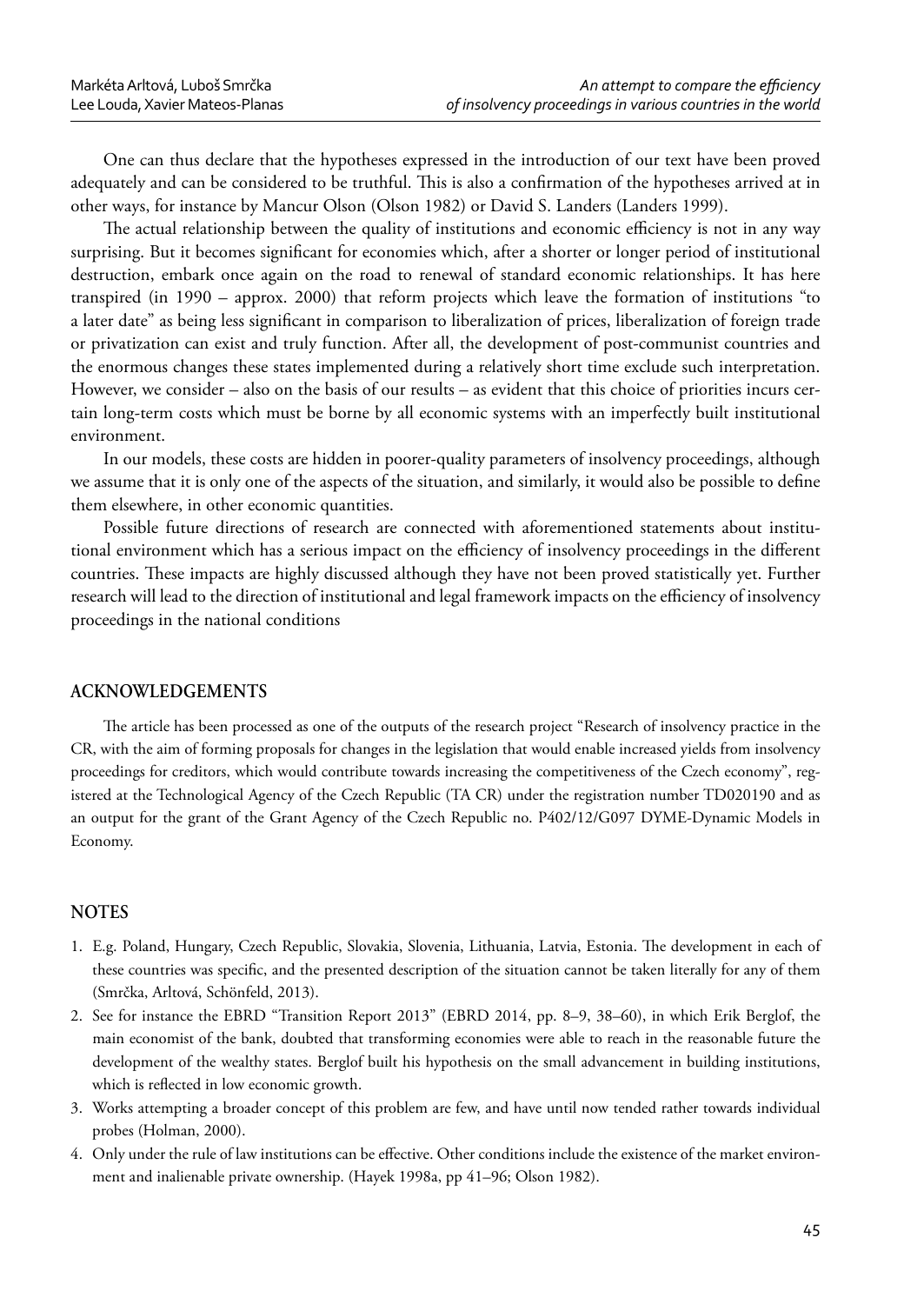- 5. At the same time we leave aside the complex issue of the evident disparity between the "rule of law" and "democracy" in our current sense of the word (Hayek 1998b).
- 6. All details are available on the Doing Business pages in the Methodology section (http://www.doingbusiness.org/ methodology).
- 7. In reality, payment of yields usually takes place prior to the closure of the proceedings. This applies especially among secured creditors. Nevertheless, necessary data in this degree of detail are unavailable.
- 8. However, this does not mean that the shorter the proceedings, the better. If monetization is postponed and a better price is being sought, this is certainly a correct procedure – if it takes into account both factors hidden in the prolonging, i.e. greater costs and the time value of money.
- 9. We leave aside whether the given case is settled by liquidation or by reorganization because it has no influence on this study.
- 10. The figures were used from World Bank resources (World Bank 2015).
- 11. Data on GDP per inhabitant are unavailable for many countries such as Bermuda, Cuba, Greenland, Guam, Somalia, Syrian Arab Republic, etc.
- 12. Luxembourg and Switzerland would significantly affect the results of the world's wealthiest countries, but in a manner which would reduce the information value of the entire study. By an irony of fate, the data gathered on insolvency proceedings in these countries are rather average.
- 13. Out of the twenty poorest countries in the world, eighteen are from Africa. The hegemony of the "Dark Continent" is disturbed only by Afghanistan and Nepal.
- 14. Although many states should be represented in more groups (usually in two), we did not rank a country already included among the poorest states, for instance, among the poorest in Africa – such a state allowed the first subsequent one to take its place. With another method, some countries would carry greater weight than others, for they would be represented twice. The downside of our approach is that Africa now has greater representation than the other continents. However, we believe that the greater weight of one continent is more acceptable than a total of eight countries belonging to a greater number of groups. If we chose to classify the subject countries into two groups, but count them only once in greater analyses, we would reduce the sample.
- 15. The data used in the survey are for 2013 or 2014, as the case may be. They thus do not capture the latest development in Venezuela and other countries, where the economic situation deteriorated drastically during 2015 and 2016.
- 16. Put precisely, this occurs in eight groups from the twelve (1A, 1B, 2A, 2B, 4A, 4B, 6A, 6B).
- 17. The second region with an inverse proportion is Asia (groups 5A and 5B). Here the values in both surveyed extremes are quite close to each other, and the tilt on the median side is only in the range of hundreds of dollars.
- 18. These data reflect the specific national-economic aspects of individual regions. A whole range of similar calculations could be made. Among others, we would discover that the GDP per inhabitant of the poorest state from the whole sample (226 dollars – Malawi) represents 0.224 percent of the wealthiest state (100,819 dollars – Norway).
- 19. This applies especially when comparing the situation in Africa.
- 20. The bankruptcy of the Mirage hotel (the model case) is formulated so that the result is not influenced by numerous local aspects – such as asset price. The value of the Mirage is defined as one hundred times the GDP per capita or 200,000 dollars expressed in the local currency – depending on which is higher.
- 21. The efficiency of the insolvency system is dependent not only on the quality of institutions, but also on the general asset price level and the possibilities of the correct monetization thereof in the event of bankruptcy.
- 22. If the highest attainable price of a debtor's moveable and immovable property is a fifth as against another country, then given equally well (or poorly) functioning institutions, the result of insolvency proceedings will primarily depend on this price. In accordance with our hypotheses, the very fact of lower prices originates in the general institutional quality of the country.